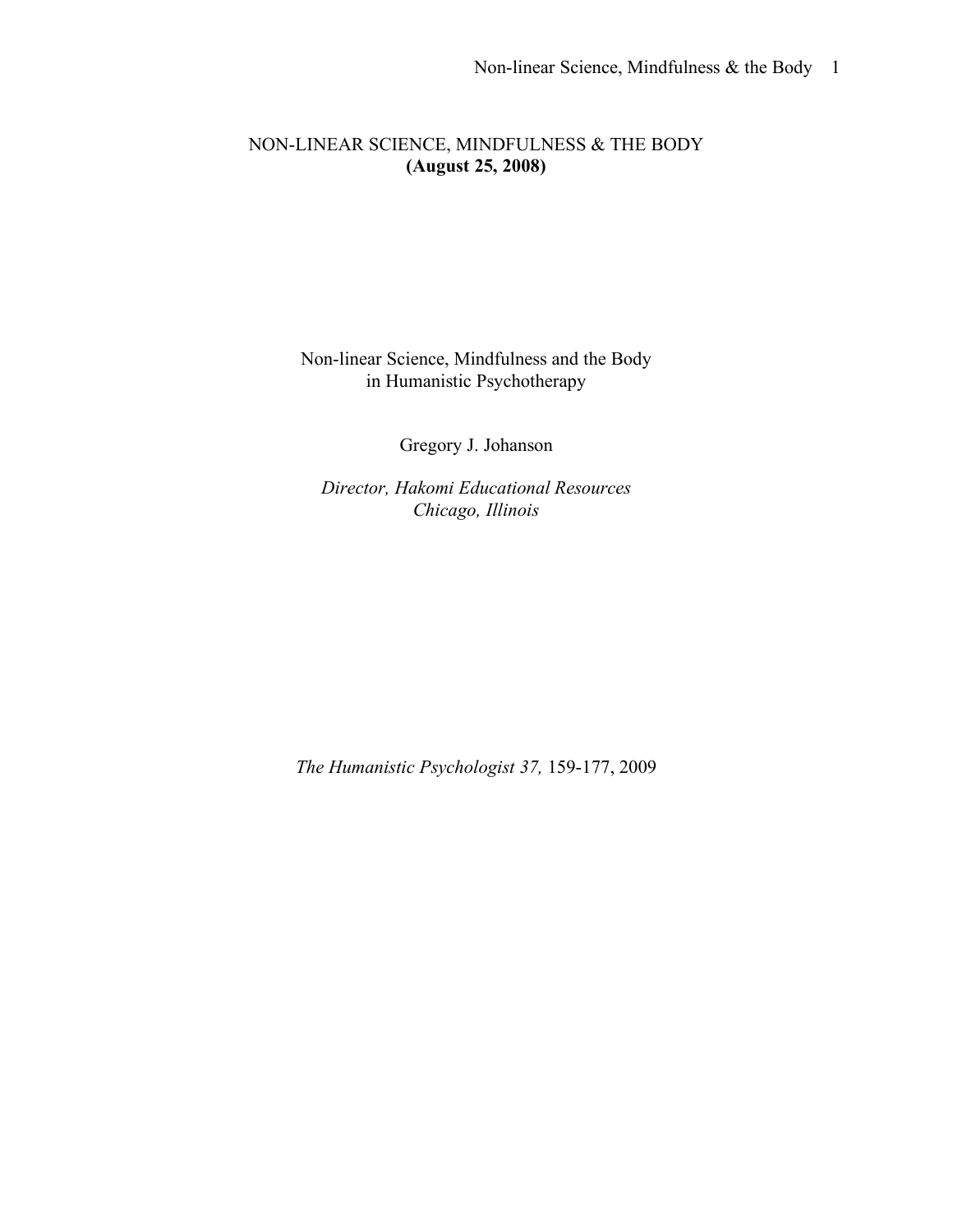#### Abstract

The article begins by reviewing concerns about the humanistic psychologyscience dialogue. It then moves to outline the contours of recent non-linear approaches to science, and how that understanding might interface with the use of mindfulness and the body in humanistic psychotherapy. Various ways in which both client and therapist use the awareness and compassionate aspects of mindfulness in passive and active ways are explored. Research involving the body in terms of interpersonal neurobiology and neuroplasticity, and its use as a royal road to the unconscious are outlined. A case study is referenced throughout. The conclusion returns to the basic concerns, and offers a final critique.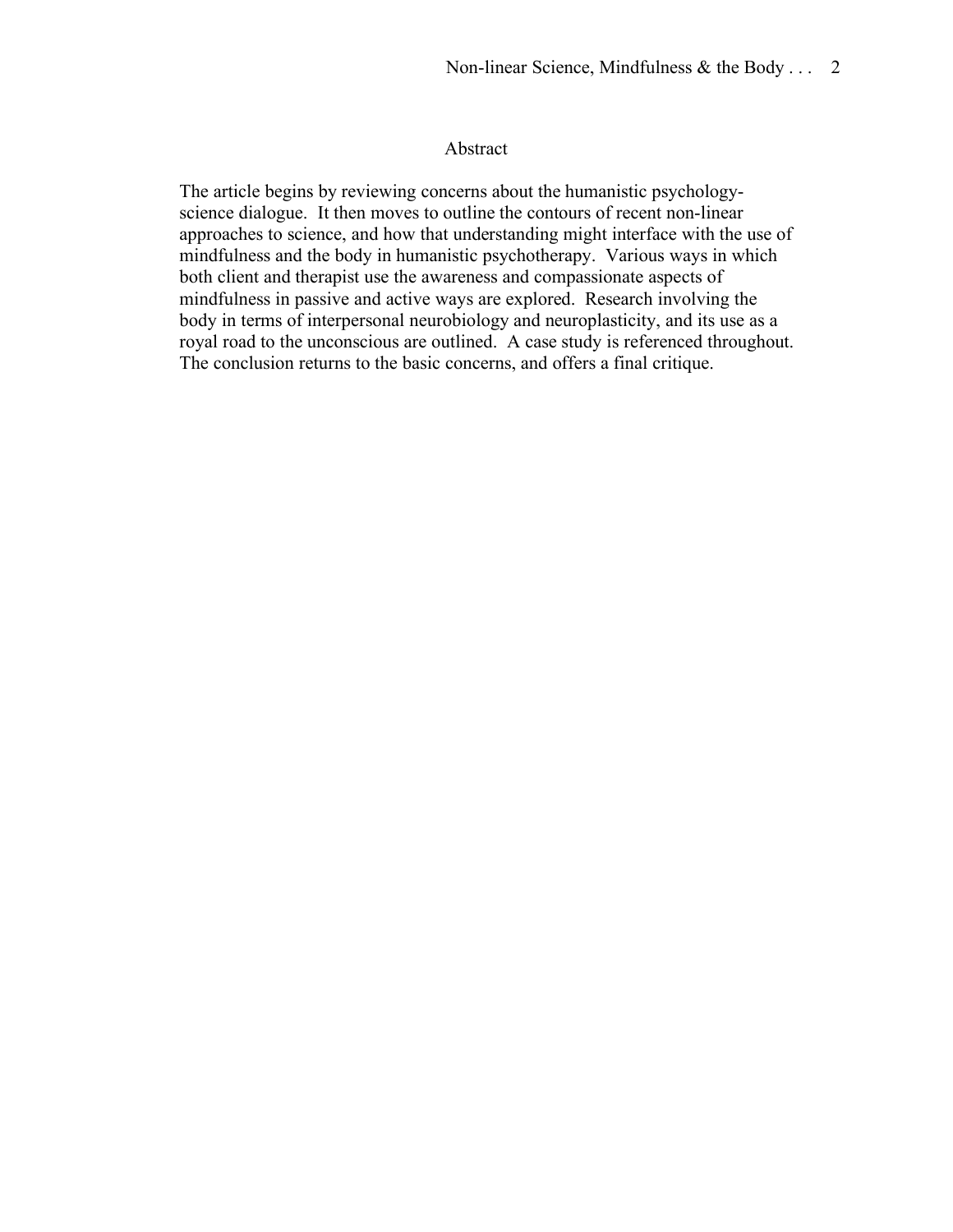### Non-linear Science, Mindfulness and the Body in Humanistic Psychotherapy

*When they think that they know the answers, people are difficult to guide. When they know that they don't know, people find their own way --* Lao Tzu *(*Johanson & Kurtz, 1991, p. 15*)*

### Concerns & Cautions

Contemporary developments in science are decidedly more hospitable and helpful to humanistic psychology and psychotherapy than the previous Newtonian-modern models. This is a somewhat controversial statement given that the long tradition of discourse related to the psychotherapy-science-humanistic dialogue (Shoben, 1965; Madsen, 1971; Rogers, 1985; Aanstoos, 1990; LeShan 1990; Rice, 1997) has resulted in a number of continuing concerns.

Gregory Bateson, who did not think psychotherapy and science were well related in his own day (May, 1976), was clear that ideas have consequences, and one should be wary of uncritically adopting various scientific concepts. LeShan and others argue that we must avoid harmful reductionisms (LeShan & Margenau, 1982) by insuring that an adequate science take into account "such observables as self-consciousness and purpose, which [do not] exist in the realm of experience studied by the physicists" (LeShan, 1990, pp. 14-15). In his numerous works Wilber (1995, 2000) likewise champions the necessity of not getting caught in a flatland science of objective external perspectives that jettisons the depth of subjective internal realities of both the individual (consciousness) and the culture (values). Berman (1989, p. 277) argues we must always remain "involved participants" and not succumb to being solely "alienated observers," in addition to not leaving out significant parts of life not encompassed in some systems theory (Berman, 1996).

Sundararajan (2002, 45) expresses the concern that after immersing ourselves in scientific perspectives, therapy must still allow "an open ended process, which unfolds in the expressive space of the body and capitalizes on the strategic play with temporality." Likewise, she is concerned that psychotherapeutic practice not devolve into rules of applied theory that ignore the embodied "logic of practice" (Bourdieu, 1990) that leads to the high level "skillful comportment" in psychotherapy (Spinosa, Flores, & Dreyfus, 1997) valued by humanistic therapists (APA Division 32 Task Force, 1997); a concern echoed by LeShan (1996) that our work carry us *Beyond Technique*. The dimension of grace and art that Bateson valued (May, 1976) must be allowed. Room must remain for the union of feeling and thinking that poetry conveys. The art and science of therapy, the interpretive and explanatory, the romantic and objective traditions should not feel at inseparable odds (Smith, 1994; Salzinger, 1999). Since learning to do therapy is experiential, like learning to ride a bike, one must ask how hard will it be to learn to ride in practice while struggling to assimilate heavily abstract science-laden theories about how to ride?

Or, when Margurite walks into our office, how should we view her? Does it constrict humanistic concerns to think of her in terms of a complex adaptive system (CAS)? Are flexibility and creativity retained? Is the language appropriate to full human-beingness? Do we risk missing her while concentrating on parts of her system as real as opposed to preserving knowledge of her patterns and their contextual roots in relationships that Bateson taught? Do we leave enough room for immaterial form, order, and pattern to escape being materialists?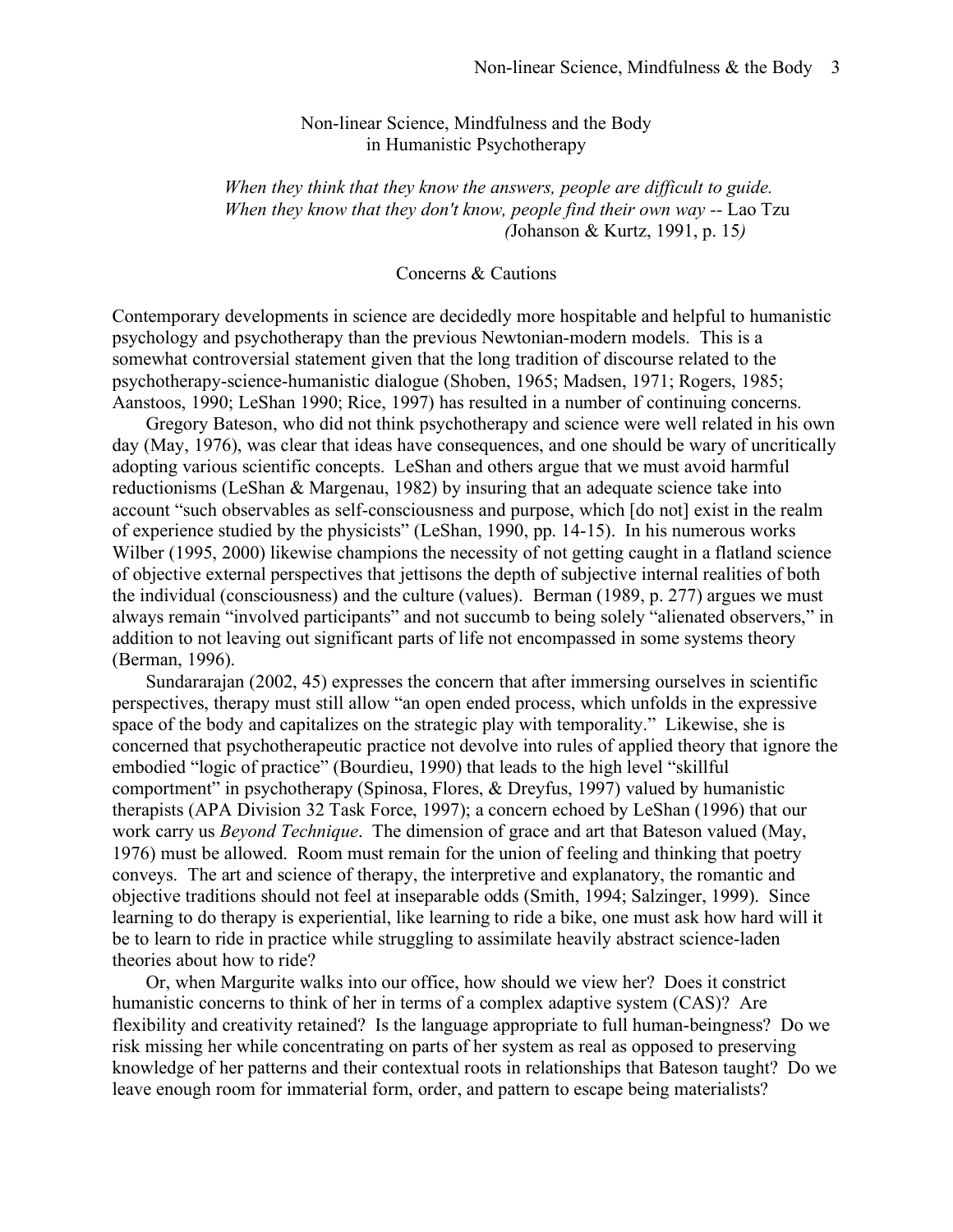This article agrees with Giorgi (2000, p. 56) that it is desirable for psychology to become more unified, but not that humanistic traditions need to take "a complete break from the natural science conception of psychology." However, the psychotherapy-science dialogue must proceed with the above cautions in mind. Apparently caution has been winning out for the most part. At the time of writing, there were no articles listed in *The Humanistic Psychologist* or *Journal of Humanistic Psychology* that contained the words "psychotherapy" and "science" in their titles. We proceed experimentally then, with a prudent caution.

Science

#### *The Organization of Experience*

Bateson (1979) offered us stunning insight into the nature of living, organic systems in his classic *Mind and Nature* that outlined a number of propositions that describe a system characterized by mind (Kurtz, 1990, pp. 34-36). His first proposition is that we are all wholes made up of parts, and in turn part of a greater whole, what Koestler (1967) termed holons, a terminology adopted by Wilber (2000) and many others. Berman (1990) suggests this places us in a participatory universe where we are joined with many other parts in increasing levels of complexity as subsystems join with suprasystems (Skynner, 1976).

Bateson's second proposition clarifies that what makes the system organic is not simply that it has parts, but that the parts communicate within the whole. Plus, if that communication is happening, the organism is self-organizing, self-directing, and self-correcting, thus demonstrating that it has a mind or wisdom of its own. This is Bateson's third proposition, which Wilber (1979) echoes in his argument that therapy can be thought of as healing splits within the organism; perhaps one part of the mind from another, the mind from the body, the whole organism from its environment, and a final transpersonal split that transcends all boundaries.

Proposition four is that energy is secondary or collateral to the system, while what is of primary importance is the way the system processes information. The system encodes, filters, or transforms signals from both internal and external sources (proposition five), and then organizes this information into a hierarchy of logical levels of organization (proposition six).

Together, these propositions take us out of the linear, cause and effect hydraulic systems of Newtonian mechanical models, and into the contemporary information processing world. This is a place consistent with philosophical new key methods such as Langer's (1962) conception of the symbolic transformation of the given.

In psychotherapy it is consistent with the emerging consensus that all therapies deal with the organization of experience. While there is ongoing dialogue about how things get organized and what is required to reorganize them, the agreement of Kurtz (1990) in the humanistic world, Schwartz (1995) in the family therapy world, White and Epston (1990) in the narrative therapy world, and Mahoney (2003) in the cognitive-behavioral world is that we are working with the organization of experience. The title of Stolorow, Brandchaft, and Atwood's (1987) chapter on transference in their *Psychoanalytic Treatment: An Intersubjective Approach* is "The Organization of Experience."

When Margurite comes into our office then, a reasonable question to have in the back of our minds is, "how has this person organized her life?" Actually, organizing ourselves in a way that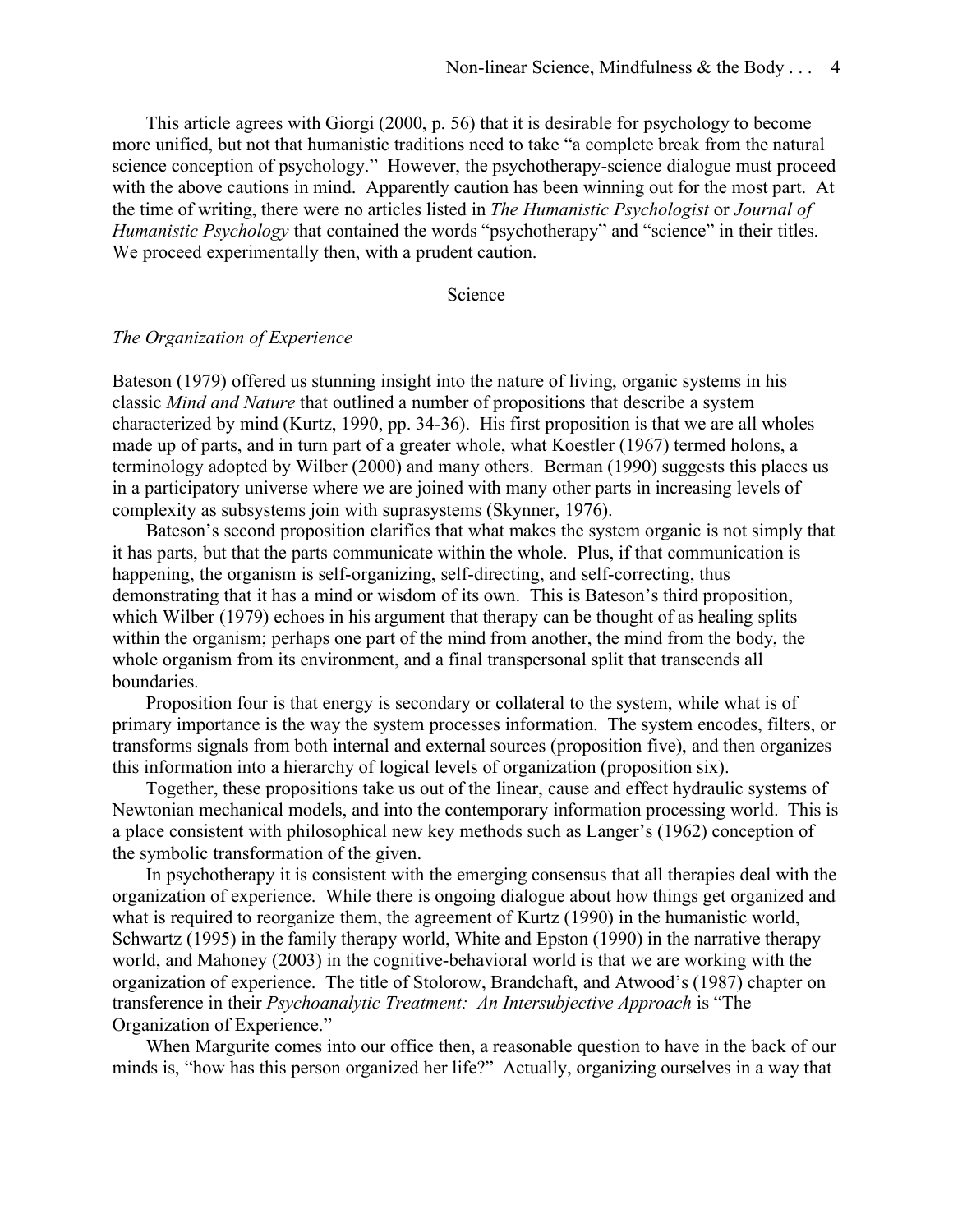makes meaningful sense out of the life we experience is not a therapy issue. It is a normal task, complete with the requisite hard wiring to do it (Siegel, 1999).

Since Bateson argues that a living organic system is self-organizing, self-directing, and selfcorrecting when all the parts are communicating within the whole, if Margurite is struggling with more than the inevitable suffering of life, the therapy question would be more specifically, "what might she be organizing out of her life" (Johanson, 2006b)? Or, as Kurtz puts it, what are the indicators of a missing experience in this person (Keller, 2005)? Could she be organizing out realistic possibilities we all need and theoretically have available in life, such as experiences of welcome, support, intimacy, freedom or inclusion? What core organizing beliefs (Kurtz, 1990) would account for her present presentation and distress?

#### *Non-linear Organization & Emergence*

Whatever Margurite needs, we know she is not like a machine, even an information processing one, where one input will result in a predictable deterministic output. Here is where computer models and terminologies are suspect. LeShan (1990, p. 137) notes that there may one day be a computer that can write decent poetry, though he doubts it, but that there will never be a time when one computer wants to give roses to another and run off to live with it forever.

Morgan suggests that understanding the brain and mind in terms of "linear thinking involving cause and effect is inadequate. The brain is the most complex structure known in the universe. The human being is way too complex for simple logic. We need to turn to complexity theory for a better understanding" (Morgan, 2006, p. 14). While Bateson talks of living organic systems, others term this science "the study of dynamic, synergetic, dissipative, nonlinear, selforganizing, or chaotic systems" (Thelen & Smith, 2002, p. 50). John Holland (1995), in line with the work of the Santa Fe Institute (Morowitz & Singer, 1995, Cowan, Pines, & Meltzer, 1994), uses the term complex adaptive systems (CAS). Laszlo (2004) speaks of adaptive selfregulating systems, and Varela, Thompson, and Rosch (1991), dynamical systems. Since these ways of understanding are relatively new and use technical language not always familiar to psychology readers, specialized terms are italicized. The following discussion compresses a wide amount of material. The reader is referred to the references for more complete expositions.

All these frameworks refer "to a class of systems that are both *complex* and that exist *far from thermal equilibrium"* (Thelen & Smith, 2002, p. 51). They are *open dissipative* systems since they continuously interact with their environments, taking in energy and matter to fuel their work, and dissipating some back to the environment. They display a capacity for selftranscendence, symmetry breaks, creativity or *emergent transformation* into new wholes with new forms of *agency and communion* (Wilber, 1995). This reflects the *nonlinear* character of systems.

Holons emerge in unprecedented ways not determinable from knowledge of component parts. Growth implies *indeterminacy*. Ernst Mayr (1982, p. 63) writes that "the characteristics of the whole cannot (even in theory) be deduced from the most complete knowledge of the components, taken separately or in other partial combinations. . . . As Popper said, 'We live in a universe of emergent novelty.'" In terms of scientific inquiry in general, determinism, or *predictive power* is an insufficient and inadequate guiding principle.

Older theories of maturationism, environmentalism, or interactionism between genes and environment are inadequate to account for "problems of emergent order and complexity" (Thelen & Smith, 2002, p. xiii), namely how new structures, patterns, or core narratives arise. These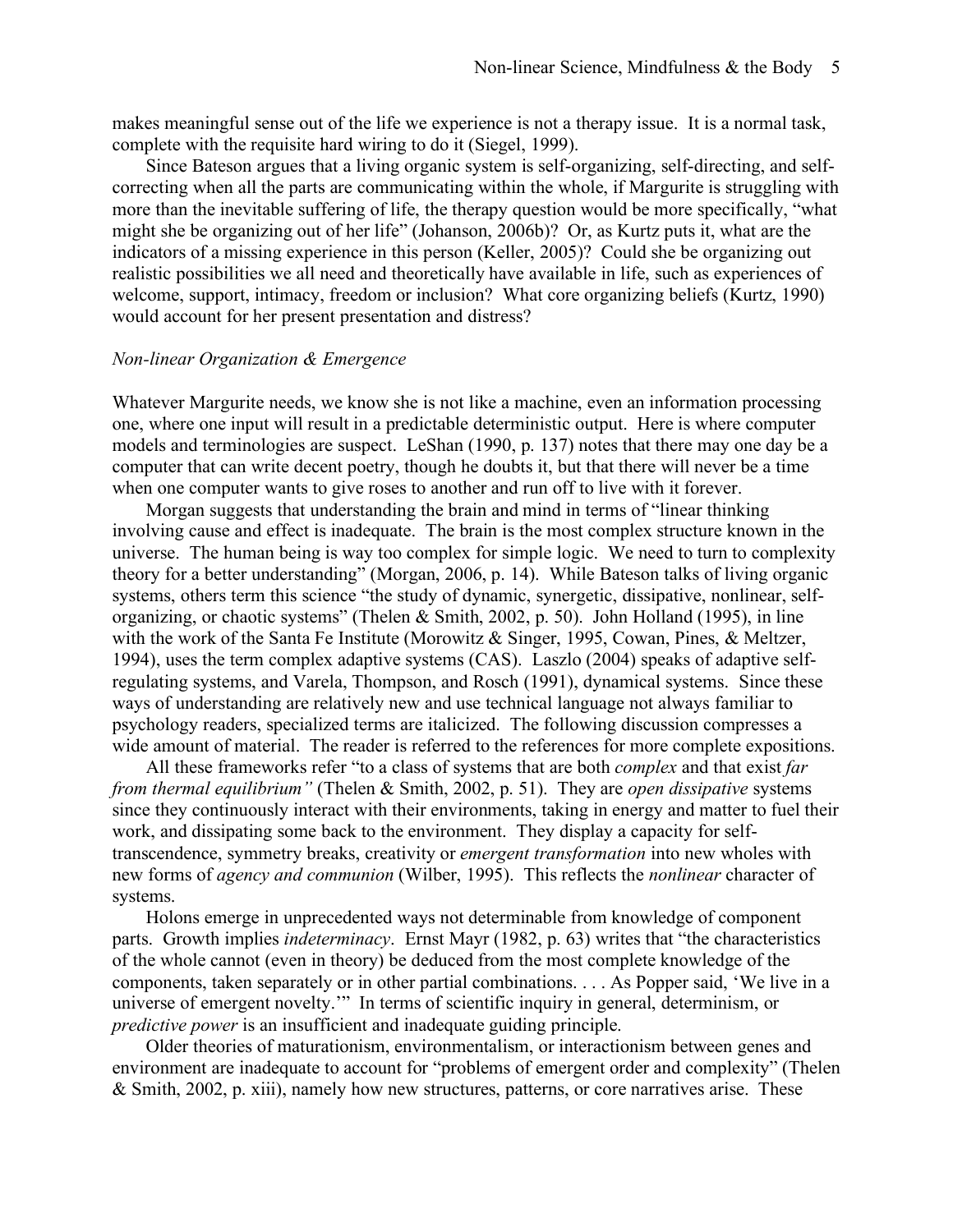older theories basically note the eventual outcome or product of where people end up, but "take no account of process . . . the route by which the organism moves from an earlier state to a more mature state" (p. xvi). To put it another way:

The grand sweep of development seems neatly rule-driven. In detail, however, development is messy. As we turn up the magnification of our microscope, we see that our visions of linearity, uniformity, inevitable sequencing, and even irreversibility break down. What looks like a cohesive, orchestrated process from afar takes on the flavor of a more exploratory, opportunistic, syncretic, and function-driven process in its instantiation (Thelen & Smith, 2002, p. xvi).

### *Soft-Assembly, Attractors, and Not Knowing*

If we assume that Margurite's present organization and situation is multiply rather than absolutely determined, and we can not make discreet deterministic interventions, then how do we proceed? Siegel (1999, p. 218) suggests: "Every moment, in fact, is the emergence of a unique pattern of activity in a world that is similar but never identical to a past moment in time." As therapists, we must affirm we enter into a mysterious place of not knowing, and not controlling (Sorajjakool, 2009) when we work with others (Johanson & Kurtz, 1991, pp. 4-8), which is a vote for collaborating closely with Margurite's own inner organic wisdom and creative intelligence.

Schwartz (1995) finds it helpful to think of organization in terms of an inner ecology of *parts*, which is the language commonly used by clients. Parts imply a system characterized by multiplicity (Rowan  $& Cooper, 1999)$ . Systems can be studied for "the way energy flows through" and coordinates the components (Thelen & Smith, 2002, p. 52). As Peterfreund (1971, p. 119) says: "All structure involves information; indeed, it is information that truly marks our identity. As Norbert Wiener writes (1950, p. 96), 'We, are not stuff that abides, but patterns that perpetuate themselves.'"

Margurite and all of us perpetuate ourselves through multiple patterns that evolve over time. Self-organizing systems begin with many parts with large *degrees of initial freedom* that are then "compressed to produce more patterned behavior" (Thelen & Smith, 2002, p. 51). "In selforganization, the system selects or is attracted to one preferred configuration out of many possible states, but behavioral variability is an essential precursor" (Thelen & Smith, 2002, p. 55). Nonlinear means order out of chaos.

In Schwartz's terms, many different patterns of parts can be Self-led and/or blend or fuse with consciousness at any given time to lead a person in many directions. This accounts for Margurite presenting in many guises: Successful non-profit consultant – energetic lover uneasy about intimacy – generous giver, less adept at receiving - good competitor who likes to celebrate accomplishments of others – dutiful helpful daughter who lives 1,000 miles away – one who likes to help people, but gravitates towards individual sports like bike riding and running – and more.

Which part-pattern of Margurite that emerges depends on the interactions of her internal parts, and their perception of what is happening in the external world. Neurologically, the activation of one pattern often corresponds to the inhibition of another (Siegel, 2006).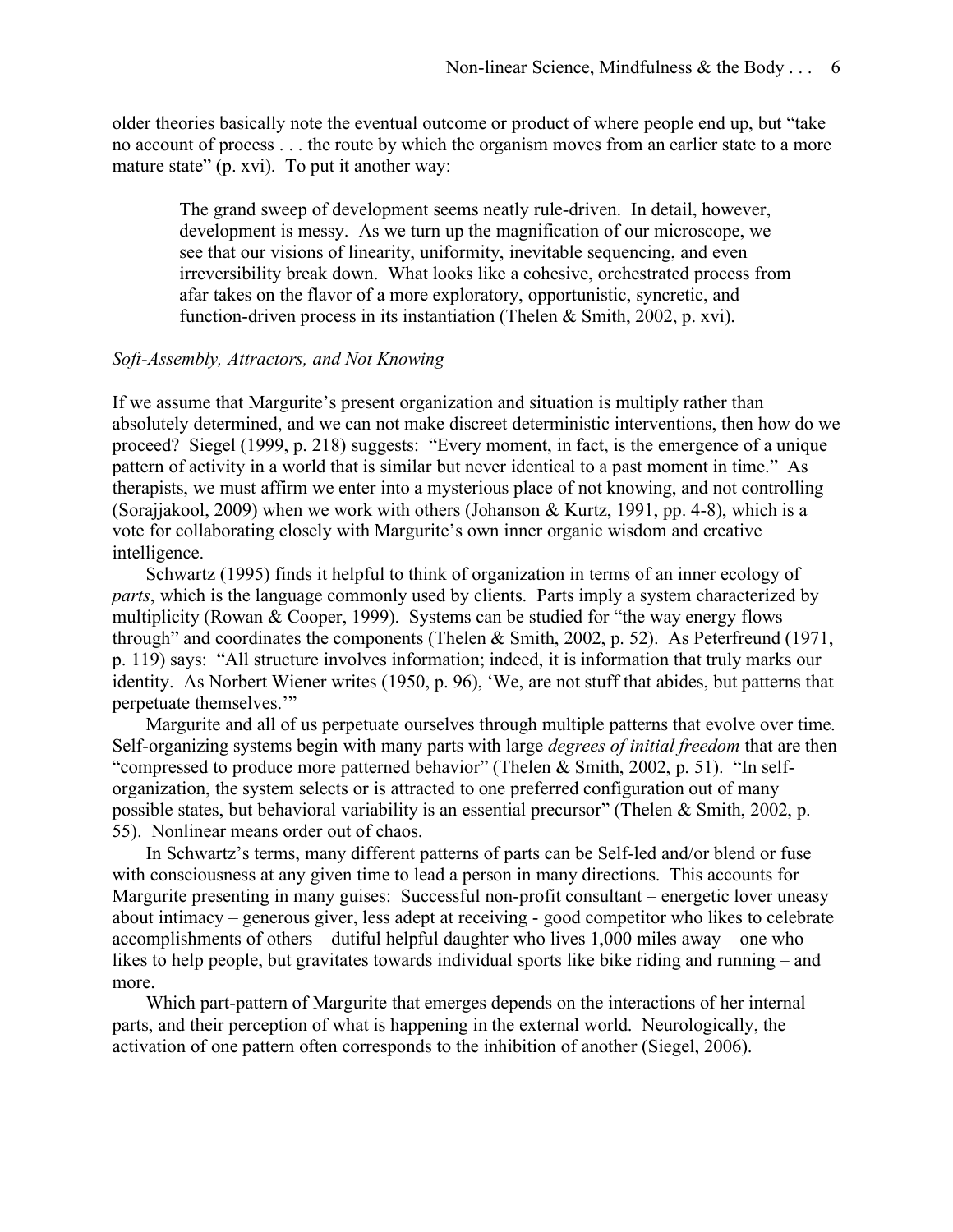Under different conditions the components are free to assemble into other stable behavioral modes, and it is indeed this ability of multi-component systems to "*soft-assemble*" that both provides the enormous flexibility of biological systems and explains some of the most persistent puzzles of development (Thelen & Smith, 2002, p. 60).

Siegel (1999) describes "the brain as an anticipatory machine*"* (Morgan, 2006, p. 15). Out of our experience we develop what Kurtz calls core organizing beliefs that provide the core narrative structure of our stories, and shape the way we tend to assemble our characteristic guises in the world (Shoda, Mischel & Wright, 1994).

As the emotional responses of the beliefs become engrained patterns of neural firing (Schoener & Kelson, 1988), Siegel (1999, p. 218) observes that they come to function as *attractor states* that "help the system organize itself and achieve stability. Attractor states lend a degree of continuity to the infinitely possible options for activation profiles." Laszlo (1987, p. 70) maintains that "the principal features of dynamic systems are the attractors; they characterize the long-run behavior of the systems*." Static attractors* govern evolution when system states are relatively at rest; *periodic attractors* govern those systems that go through periodic repetitions of the same cycle; and *chaotic attractors* influence the organization of seemingly irregular, random, unpredictable systems (Barton, 1994; Gallistel, 1980; Nowak & Vallacher, 1998; Vallacher & Nowak, 1994).

## *Core Organizing Beliefs, Fluctuation, and Flexibility*

Siegel makes the point that new adaptations to new attractors form the foundation upon which increased complexity can build. Nowak & Vallacher (1998) explain that

in nonlinear dynamical systems, small incremental changes in the value of *control parameters* [external variables that influence behavior] may led to dramatic, qualitative changes in behavior, such as a change in the number and type of attractors. Radical changes in a pattern of behavior are usually *bifurcations*, although they are sometimes referred to as dynamical *phase transitions* and critical phenomena. Bifurcations represent qualitative changes in a system's dynamics and thus are revealed by noteworthy changes in the values of the system's *order parameters* [internal variables or attractors that organize behavior] (p. 61).

Out of multiple possibilities for the soft assembly of parts, the system organizes around a particular one.

Whereas before the elements acted independently, now certain configurations or collective actions of the individual elements increase until they appear to dominate and govern the behavior of the system. Haken (1977) refers to these dominant modes as the *order parameters*, which are capable of slaving all other modes of the system. The system can be described, therefore, in terms of one or a few-order parameters, or collective variables, rather than by the individual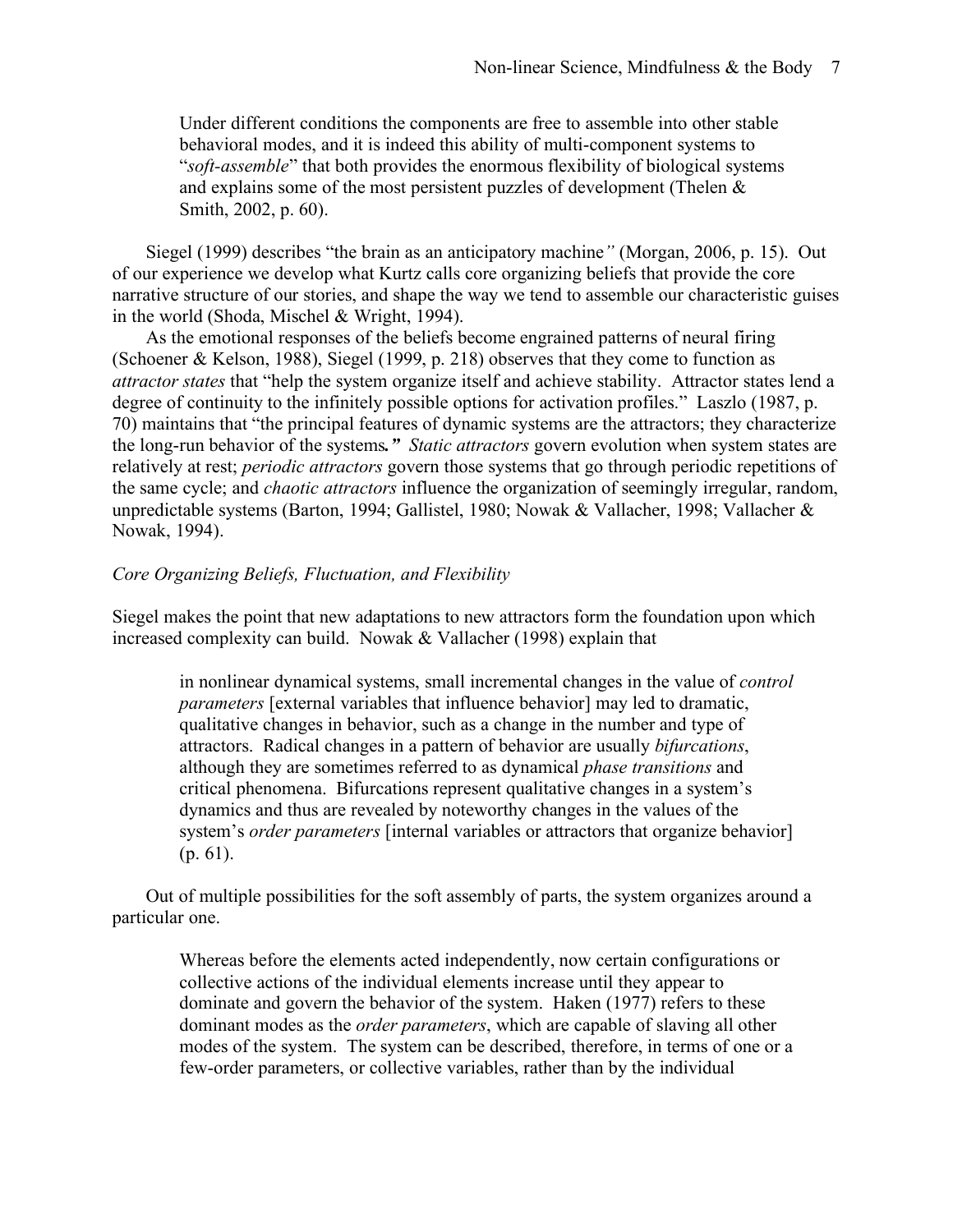elements. The order parameter acts to constrain or compress the degrees of freedom available to the elemental components (Thelen & Smith, 2002, p. 55).

Order parameters correspond to core organizing beliefs. Taking in or experiencing Margurite from the outside, it appears she is struggling with some core beliefs related to support. She supports others, but has a hard time receiving support, while often engaging in a lot of selfreliant behavior. As a hypothesis, she might have some order parameter in play that tells her there is something dangerous about counting on the support of others.

When systems self-organize under the influence of an *order parameter*, they "settle into" one or a few modes of behavior that the system prefers over all the possible modes. In dynamic terminology, this behavior mode is an *attractor state*. The system prefers a certain topology in its *state space*. The state space of a dynamic system is an abstract construct of a space whose coordinates define the components of the system; they define the degrees of freedom of the system's behavior (Thelen & Smith, 2002, p. 56).

Thelen and Smith (2002, p. 62) make it clear that the "control parameter does not control the system in any conventional sense; it is only the variable or parameter that [disposes] the system [toward] one or another attractor regime." Margurite can manifest fear, a disposition to withdraw, an offer of help, or the face of defensive anger. Persons can show variable forms of attachment in relation to different persons (Siegel, 1999). "The concept that a system can assume different collective states through the action of a quite nonspecific control parameter is a powerful challenge to more accepted machine and computer metaphors of biological order" (Thelen & Smith, 2002, p. 62).

Thus, the order that emerges "is created in the process of the action" (Thelen & Smith, 2002, p. 63). Action is understood in terms of *stability and fluctuation*, and not simply schemata, filters, maps, programs, beliefs, and such. As stated above, a stable state where the system settles into a relative equilibrium "can be thought of as an 'attractor' state" (Thelen & Smith, 2002, p. 52), another term for order parameter.

Stability and fluctuation can also be thought of in terms of *continuity and flexibility*: Siegel (1999) argues that:

Complexity does not come from random activation, but instead is enhanced by a balance between the continuity and flexibility of the system. "Continuity" refers to the strength of previously achieved states, and therefore the probability of their repetition; it implies sameness, familiarity, and predictability. "Flexibility" indicates the system's degree of sensitivity to environmental conditions; it involves the capacity for variability, novelty, and uncertainty. The ability to produce new variations allows the system to adapt to the environment. However, excessive variation or flexibility leads toward random activation. On the other hand, rigid adherence to previously engrained states produces excessive continuity and minimizes the system's ability to adapt and change (cf. Fogel et al., 1997) (p. 219).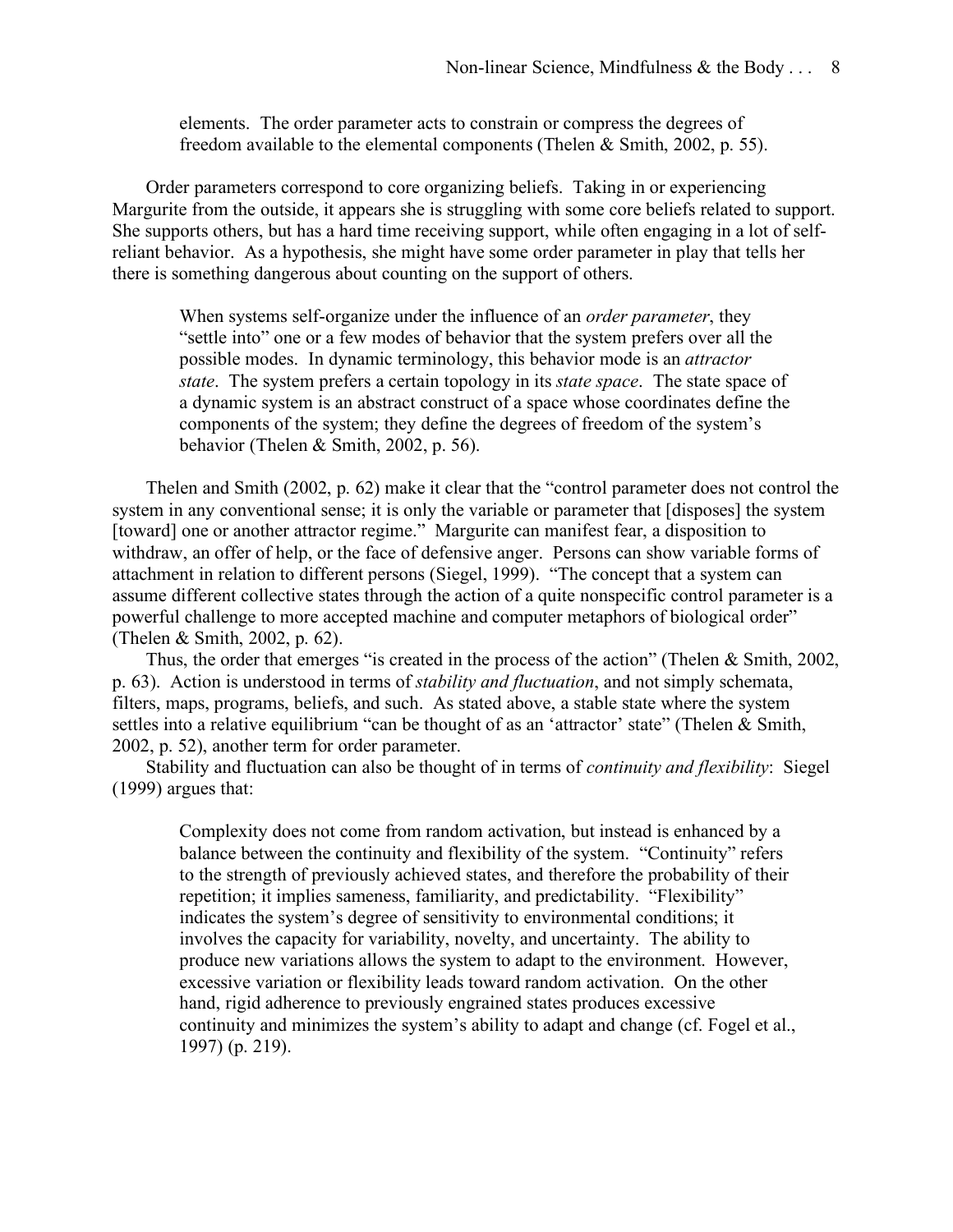Piaget talked about these issues developmentally in terms of "assimilating" new experience into previous structures of organization, as opposed to "accommodating" to new experience by modifying and expanding the schemata or maps, and thus incorporating increased complexity (Horner, 1974, pp. 9-10).

Attractors can have varying degrees of stability and instability, continuity and flexibility depending on the reinforcement of learned response schemas to anticipated events. Siegel (1999) notes that neural nets that fire together tend to wire together. Schwartz's ecology of inner parts can be understood in terms of a CAS having "two or more attractors with different basins of attraction coexisting, . . . *multistable modes* which are discrete areas in the state space" (Thelen & Smith, 2002, p. 61). Again, a person can act in varying ways, depending on the context, though Freud's repetition compulsion speaks to the relative stability of an inner ecology of attractors (Johanson, 2002).

### *Perturbations, Bifurcations & Transformation*

In terms of transformation in psychotherapy we know that, "nonlinear phase shifts or phase transitions are highly characteristic of nonequilibrium systems and are the very source of new forms" (Thelen & Smith, 2002, p. 62). What leads to shifts or transitions is *fluctuations*, "the inevitable accompaniment of complex systems. It is these fluctuations that are the source of new forms in behavior and development and that account for the nonlinearity of much of the natural world" (Thelen & Smith, p. 63). "Change or transformation is the transition from one stable state or attractor to another" (Thelen & Smith, p. 63).

Transformational changes are fostered when "inherent fluctuations act like continuous *perturbations* in the form of noise on the collective behavior of the system. Within ranges of the control parameter, the system maintains its preferred behavioral pattern despite the noise" (Thelen & Smith, 2002, p. 63). However, when the internal and/or external perturbations sufficiently shake the system's ability to satisfyingly operate out of old order parameters, it can come to a *critical or bifurcation point* where transformation to new attractor states becomes possible.

There are an endless number of perturbations that can drive a system to fluctuating enough for someone to enter therapy: Spouses or friends confronting the client saying certain behaviors are enough to threaten the relationship; bosses saying addictions are getting out of hand; unhappiness growing through an inability to get beyond predictable, unsatisfying interactions; longings for more meaning than what is being met through work or possessions; children being born or leaving the home; one's once solid pension being reneged, or decent paying job being outsourced, etc.

In Margurite's case, she was experiencing a high level of distress in her increasingly intimate relationship with her boyfriend Rolf. The ambiguity of feeling her longing for a mutually satisfying relationship alongside her fear of allowing herself to fully rest in Rolf's offer of support and comfort was producing a lot of anxiety (noisy perturbations) in her. At the same time Rolf's own issues of never feeling good enough to be fully included were activated when Margurite subtly maintained a distance, and he too was bringing more anxiety and distress to the relationship. Thus, the noise was being amped up in a mutually reinforcing relational system of pursuit and distancing (Fisher, 2002, pp. 109-121).

Mindfulness & Studying the Organization of Experience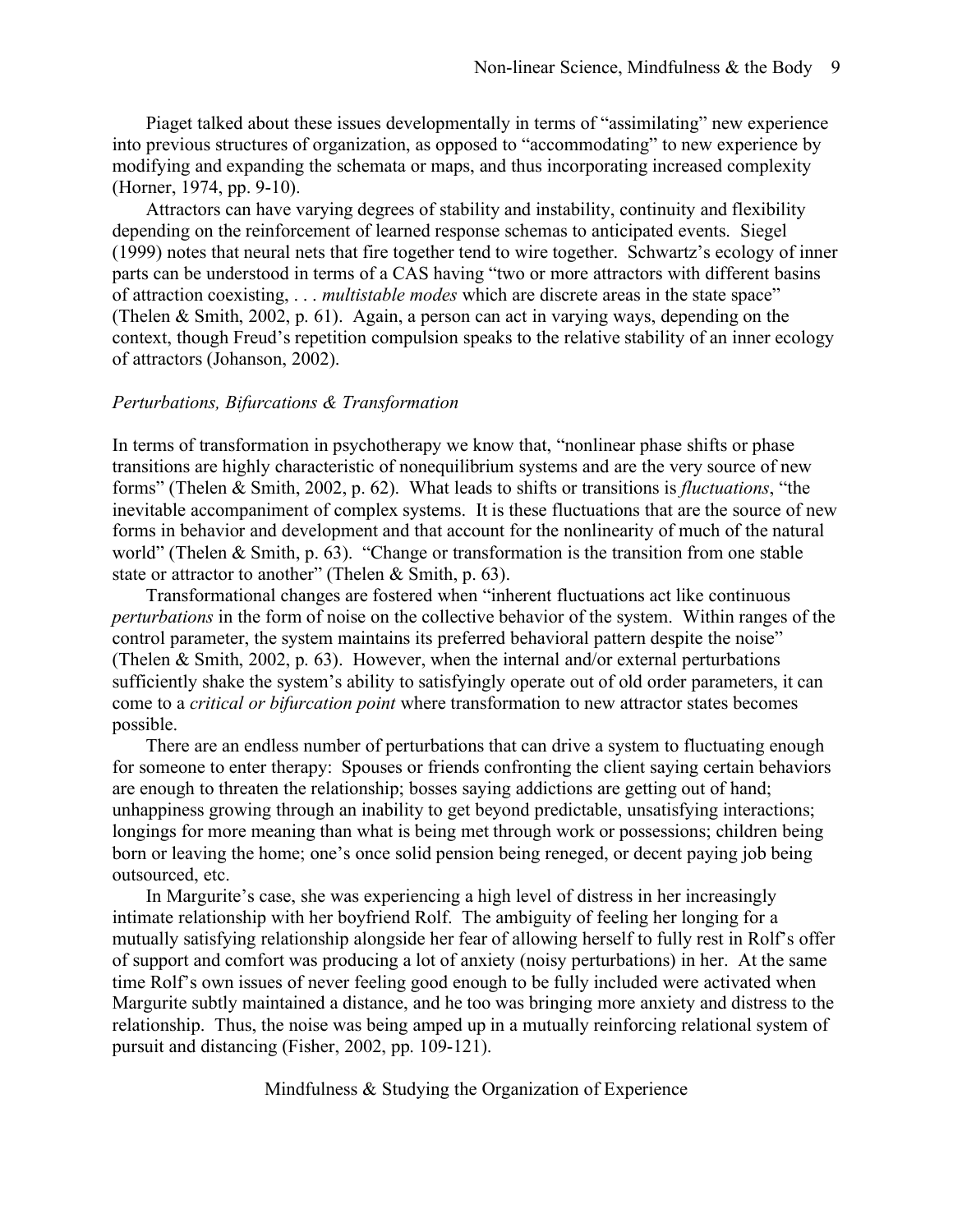With the emphasis on *complex* in complex adaptive systems, how is a therapist to helpfully collaborate with Margurite in relation to such a dynamic, non-linear system? A simple, though paradoxically powerful approach, is to encourage mindfulness. Among the many aspects of mindfulness (Johanson, 2006a) there are two that can be touched upon here.

One, is that mindfulness can allow Margurite to get some distance on the way she is automatically driven or activated by her present organization (Khong, 2004). She can move from being her symptoms to having symptoms, making in Kegan's (1982) sense of the evolving self what was once subject, now object. Or, in Hayes' (2005) phrase, get more out of her mind and into her life. As Segal, Williams, and Teasdale (2002) discovered in their work researching cognitive-behavioral methods for depression relapse, what is most clinically helpful is that the patient's relationship to negative thoughts and feelings is altered (Segal, Williams, and Teasdale, pp. 38 ff.). It is the distancing or de-centering aspect of cognitive work, namely the mindful aspect, which proves helpful through allowing one to shift perspective and view negativities as passing events rather than abiding realities.

Secondly, mindfulness can also become the premiere tool for studying the organization of her experience, thus discovering core organizers in implicit memory where they can then become available for explicit reorganization (Kurtz, 1990, 2008). For Germer (2005, p. 6), this is employing mindfulness as "a psychological process (being mindful)," described by Baer (2003, p. 125) as "the nonjudgmental observation of the ongoing stream of internal and external stimuli as they arise."

When therapists help clients become mindful about what they are experiencing in the ongoing stream, a number of possibilities are brought into play. Nyanaponika Thera (1972, p. 46) notes that "the detrimental effect of habitual, spontaneous reactions . . . manifest in what is called, in a derogative sense, the 'force of habit'[with] its deadening, stultifying and narrowing influence, productive of [identifying] with one's so-called character or personality" (stable attractors) may be studied. To do this "we must step out of the ruts for awhile, regain a direct vision of things and make a fresh appraisal of them in the light of that vision. . . . [The insight from mindfulness] is helpful in discovering false conceptions due to misdirected associative thinking or misapplied analogies" (p. 52).

False conceptions are often perpetuated because "on receiving a first signal from his perceptions, man rushes into hasty or habitual reactions which so often commit him to the . . . misapprehensions of reality (Nyanaponika, 1972, p. 33)." To counteract this,

in practicing bare attention, we keep still at the mental and spatial place of observation. . . . There is . . . the capacity of deferring action and applying the brake . . . of suspending judgment while pausing for observation of facts and wise reflection on them. There is also a wholesome slowing down in the impetuosity of thought, speech and action. [This is] the restraining power of mindfulness (Nyanaponika, 1972, p. 25).

Thich Nhat Hanh (1976, pp. 10-11) adds:

Bare attention identifies and pursues the single threads of that closely interwoven tissue of our habits. . . . Bare attention lays open the minute crevices in the seemingly impenetrable structure of unquestioned mental processes. . . . If the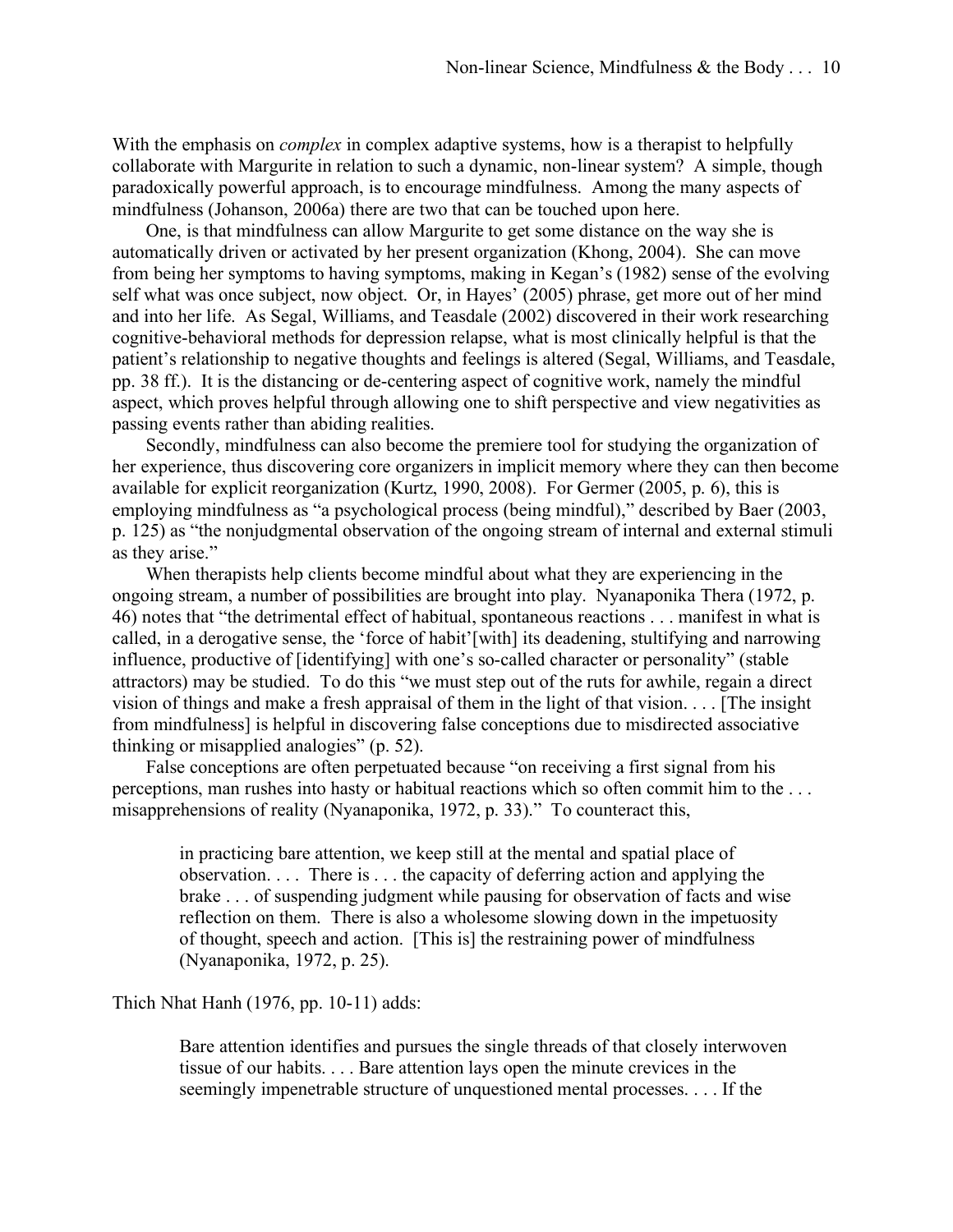inner connections between the single parts of a seemingly compact whole become intelligible, then it ceases to be inaccessible. . . . If the facts and details of the conditioned nature become known, there is a chance of effecting fundamental changes in it.

Mindful therapy, which studies the organization of experience, may begin then by taking some aspect of what we have created (sensations, feelings, memories, etc) and mindfully following the thread back to the level of the creator (core organizing beliefs or order parameters). Nyanaponika (1972, p. 61) suggests, "[use] your own state of mind as meditation's subject. Such meditation reveals and heals. . . . The sadness (or whatever has caused the pain) can be used as a means of liberation from torment and suffering, like using a thorn to remove a thorn." In clinical practice, an implication here is that mindful attention to one's present moment experience goes beyond free association (Kris, 1982). When there is Bateson's trust in the organic wisdom of the system always moving toward self-correction, disciplined attention to the seemingly chaotic thread of the ongoing stream of internal stimuli that arises inevitably leads to an underlying need to reorganize that makes eminent sense.

In Margurite's case, since she presented with a sense of sadness, the therapist invited her to slow down, be curious about it, and study it without preconceptions. Being mindful of the sadness clarified that it had a sense of grief. Maintaining a mindful state by befriending the grief, led to a mixed sense of anger and hurt, like something had been taken away.

At this point awareness did not seem to be deepening, so the therapist suggested they do an experiment in awareness. To have an experimental attitude means to be open to any result, and to consider any result a valid part of the experiment that expresses organic wisdom (Kurtz, 2008). To experiment in awareness means to maintain a mindful state of consciousness. Although it is true that experience and expression is automatically or unconsciously organized before it comes into our ordinary consciousness, mindfulness allows us to stand back a step and study how our organization responds to internal or external stimuli.

The hypothesis that Margurite's therapist had developed through his experience of her to this point was that some of her core organizers, parts, or order parameters were afraid to make her vulnerable to taking in support. This seemed to be where her system manifested the most continuity and least flexibility. Since sharing this interpretation in ordinary consciousness would have little or no effect, he thought of verbal and non-verbal experiments that might help her deepen into her own curiosity and wisdom. He decided to try an experiment with words, namely, "It is okay to take in support" (Kurtz, 1990, pp. 89 ff.). If he was right, the experiment should evoke barriers to this belief, which are a therapeutically rich place to explore. If he was wrong, or off somehow, whatever the experiment yielded would guide them to the next step. As Gendlin (1992) suggests, the next step always evolves, but not until we have taken the step just before it.

So, the therapist asked Margurite if she was willing to do a verbal experiment, and she agreed. The therapist then did a little induction into mindfulness that could later be streamlined when Margurite understood the process better. Slowing down, calming himself, finding that place of compassion for whatever might arise, the therapist modeled mindfulness through his voice and pacing (Porges, 1995) saying: "Okay. Let me invite you to turn your awareness inward where you can pay attention to your present felt experience. If you are comfortable closing you eyes, it may help you focus more on your own experience -- not having the distractions of the outer environment here. Now then, notice whatever comes up spontaneously,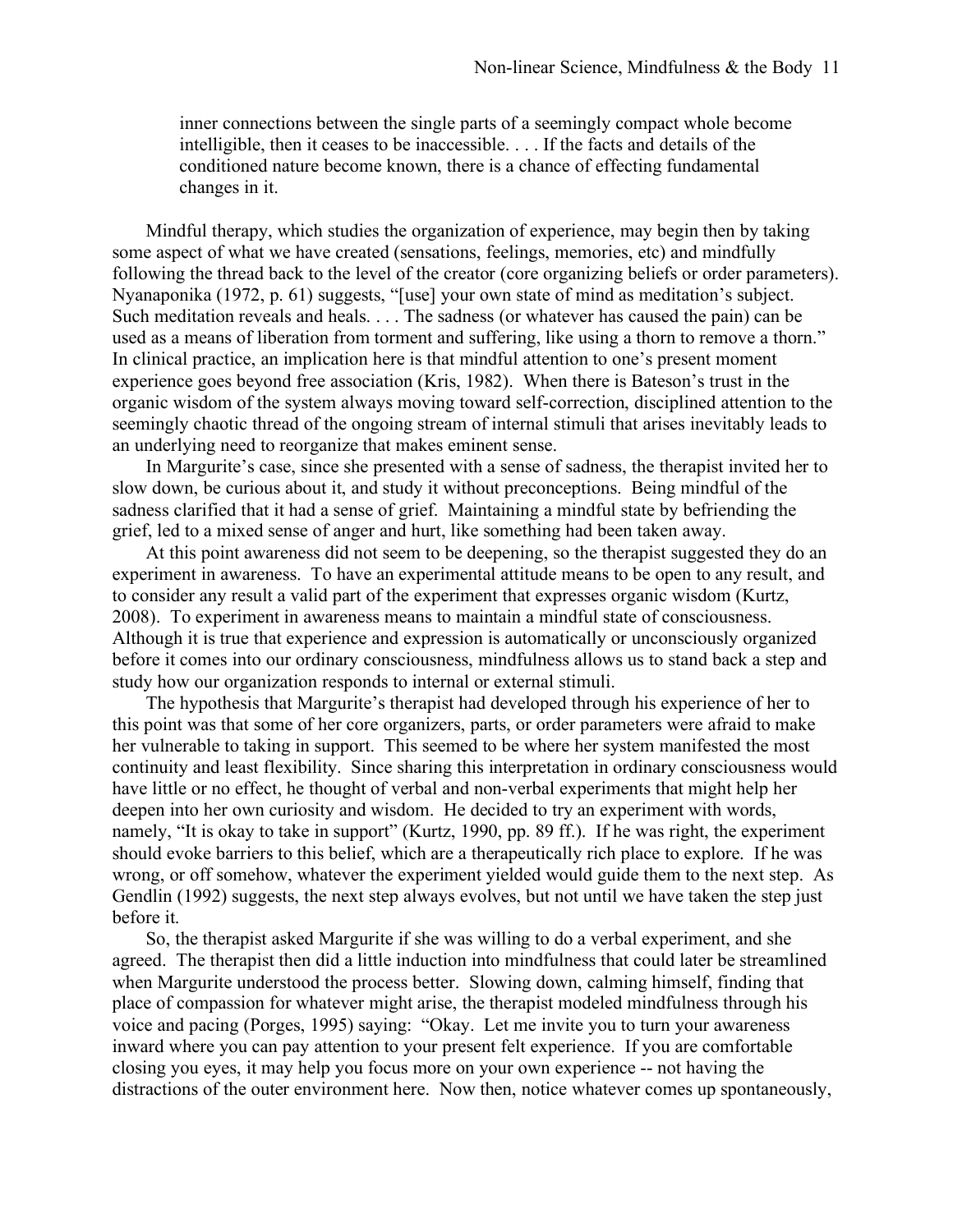without you having to effort or produce anything . . . any sensations, tensions, thoughts, feelings or memories . . . when you hear me say these words . . . (pause to allow the ripples in Margurite's pond of consciousness to subside from the instructions themselves) . . . 'It is okay to take in support.'" After a few moments, the therapist inquired, "What did you notice in terms of the first instantaneous reactions? We normally pile on secondary stuff a moment later."

Margurite: "Yes, I simultaneously felt a sensation in my heart, and a rush in my sternum."

Therapist: "Good witnessing. And, it is also good if you can stay with your experience as you name it. You don't have to come out of it to tell me about it (an attempt to help her learn how to maintain mindful intrapsychic focus without defaulting to the normally expected interpersonal focus of therapy.) So, a sensation in the heart and also the sternum, huh? Which one has the energy . . . the one you seem to be most curious about?"

Margurite: "The sternum."

Therapist: "Okay. Let's stay mindful about that. Simply being present to it . . . what is the quality of the rush?"

Margurite: "Scary"

Therapist: "Uh huh. Scary like . . .?"

Margurite: "Scary like . . . you might be getting ready to . . . do something dangerous."

Therapist: "Yes, dangerous. So let's hang out with this sense of danger, and see if it will tell us more about itself."

Margurite: "I don't know why, but all of a sudden I'm getting the smell of apple blossoms, and I'm not too happy about it."

Therapist: "Apple blossoms ((?))"

The ((?)) symbol indicates a certain implication in the therapist's voice that attempts to communicate: "Oh, apple blossoms. Isn't that interesting? How about we hang out with that longer, be curious, and see where it leads?" This general implication in the voice tone has been there throughout. Doing this form of therapy involves inviting and following the client's curiosity, as opposed to the therapist's, which means encouraging ongoing mindfulness on the part of the client of their own process (Johanson, 1988).

#### Mindfulness of the Body

The reader might notice that mindfulness in the above case verbatim is brought to bear on bodily aspects of Margurite's experience. In general, this is because the therapy is not directed at the content, the stories people tell, so much as the storyteller (Kurtz, 1990). Stories can go on forever with infinite variations on a theme. Therapeutic work happens at the level of the order parameters that translate into core narrative beliefs that inform the themes that give rise to the story. To put it another way, since we organize our experience, it is the experience that is already organized that we need to be mindful and curious about, so that it can lead us to the level of the core organizers.

The body reflects mental life (Dychtwald, 1987; Kurtz & Prestera, 1976; Marlock & Weiss, 2006b). The voluntary musculature is under cortical control. The protein receptors of every cell membrane of the body receive signals about the environment from the brain, informed by the mind, that activate growth or withdrawal responses (Lipton, 2005). Order parameters that lead to perceptions of the world such as "life is a fight and you have to be ready to win at all times" or "life is a wonder to be enjoyed" mobilize the body in different ways that are congruent with these differing beliefs. The mind-body interface can be used in both directions, studying what mental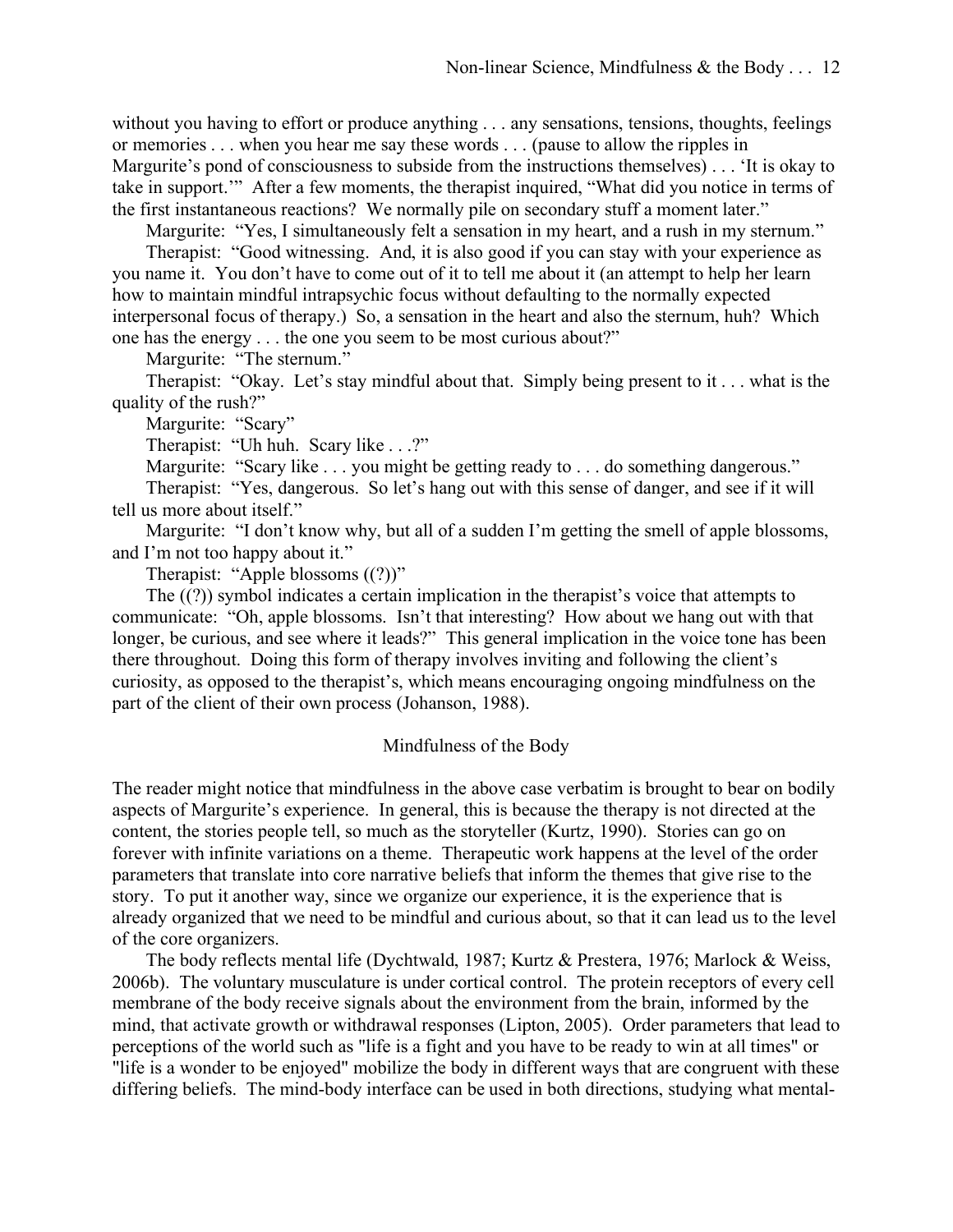emotional material is evoked when we do body-centered interventions, or noticing how the body organizes in response to some mental-emotional experiment (Fisher, 2002, pp. 69-96).

The verbatim of Margurite's case also illustrates that right brain questions ("What is the quality of the rush?") and/or directives ("So let's hang out with this sense of danger") that require the client to reference her experience to discover a response, supports mindful inquiry. This support is more so than left brain questions that tend to ask for a theory about one's experience (Why is there a rush? Why do you suppose a sense of danger is happening?) The actual right brain query a therapist might use is not that important, except that it functions to keep the client mindfully attuned to her experience longer, so that the transformational capacity of the unconscious (Fosha, 2000, 2003) has the time and space to lead the process to unfinished business or unprocessed memories it wants to deal with. This approach embodies trust in Bateson's proposition of a self-correcting system.

Processing in this manner is necessary for the fluctuations and perturbations in Margurite to actually lead beyond disturbance to a phase shift where she can transform and organize in the attractor of Rolf's offer of support. The way the case example is progressing indicates that there is the safety and trust present in the therapeutic alliance and the process itself that the cooperation of Margurite's unconscious has been gained (Kurtz, 1990, pp. 57-59). With other clients, other things might need to be done to attain the necessary safety and trust.

The emphasis on experience here is in line with Stern's work (2004) on the importance of the present moment that questions associative work that moves too quickly away from "the exploration of the experienced-as-lived" (p. 38). In rushing toward meaning Stern notes that, "We forget that there is a difference between meaning, in the sense of understanding enough to explain it, and experiencing something more and more deeply" (p. 140).

Morgan (forthcoming) writes that centering on experience is also in line with the "role of the body in self-awareness, relationship, life satisfaction, and therapeutic change now supported by a growing body of writing and research in neuroscience and attachment" (Cozolino, 2006). We are finally overcoming what Damasio (1994) calls the abyssal separation between body and mind. However, there is a long and substantial tradition of somatic psychology that has realized the inseparability of mind and body, and the ability of the body to be a royal road to the unconscious that should not be forgotten (Kurtz & Prestera, 1976; Marlock & Weiss, 2006; Johanson, 2006b; Goodrich-Dunn & Greene, 2002). *The USA Body Psychotherapy Journal* currently provides a window into the field. Morgan (2006, p. 17) summarizes a wealth of recent research also chronicled by LaPierre (2004, 2005, 2006).

Mindfulness calms the system, allows the person to *focus attention*. The . . . quality present in [a] mindfulness induction has been shown to heighten mental imagery, disconnect attention from external senses and increase the blood flow to the anterior cingulate cortex. This is the brain area that allows attention to be focused on internal events. Candace Pert (1999), in her discussion on neuropeptides, talks of the system being able to digest information when there is focused attention on the body. This allows information to flow upwards, be filtered, and be processed. When the client *reports experience* to the therapist the verbal areas are kept active, which will help balance the two hemispheres. Memory fragments are gathered by the hippocampus, and the frontal lobes so these fragments can be brought together in a meaningful way. Movement between the left and right hemispheres is crucial for memory consolidation. This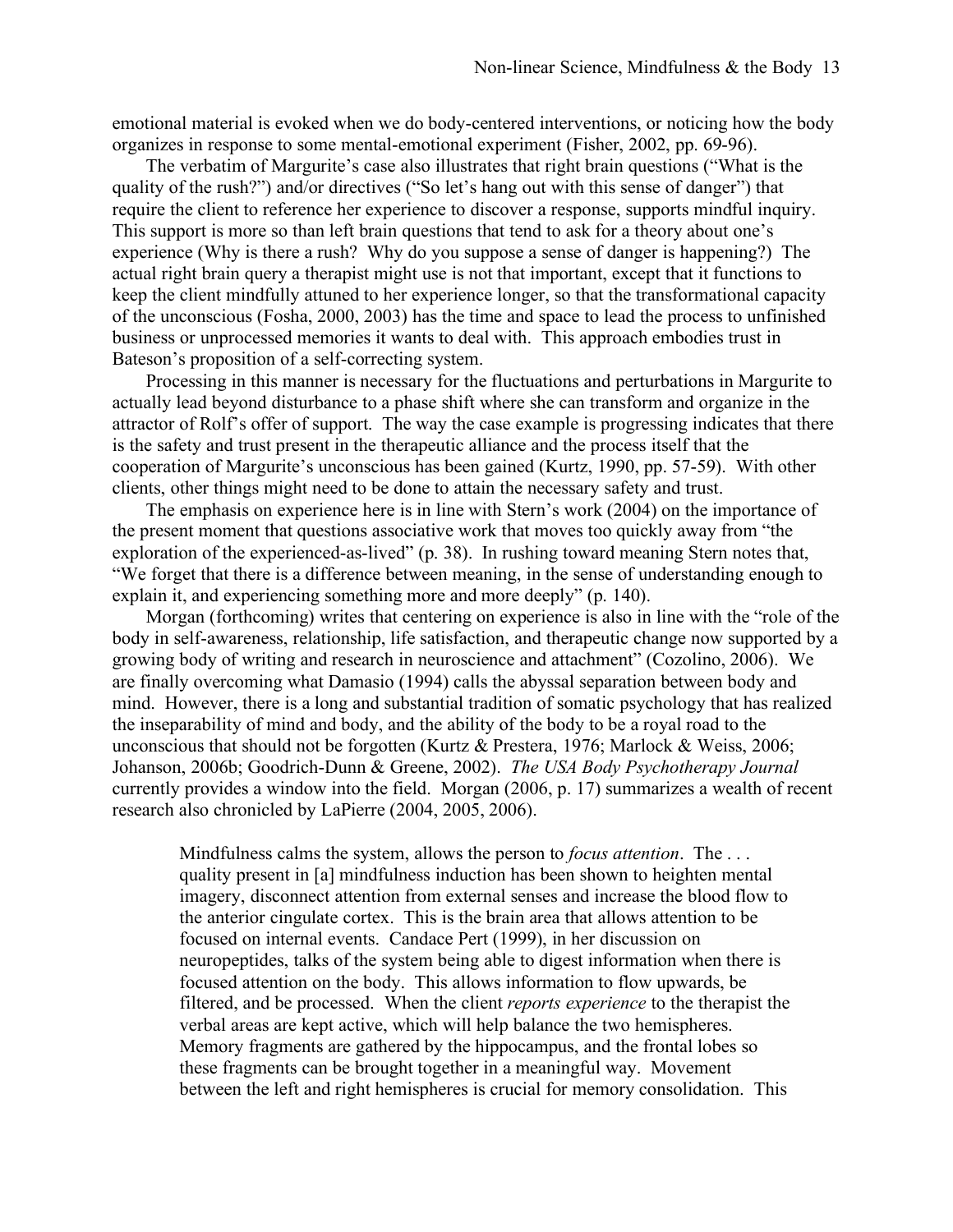could involve a process of feeling something, speaking about it, expressing emotion, linking this to a remembered event, feeling the body, or making some sense of the feeling. Freezing in the body [when there is trauma] can then melt, and energy can then be released in movement, heat and trembling. Going slowly, mindfully gives time for these processes to sequence through and complete.

Likewise with mindfulness the

attention is taken inwards, and time is spent in quieting the internal "noise." Scanning body sensations lowers arousal and allows more subtle signals to come to awareness. Body signals are usually missed when the attention is in outer, task focused mode or sufficient time is not given. Signals may be changes in the felt sense of the body, impulses, small movements, and tension in the muscles. These can evoke words, images, memories, and so on. Candace Pert suggests that paying mindful attention to an aspect of body experience releases molecules in that area that are carriers of information upwards to the brain (Morgan, forthcoming).

In terms of the signal to noise ratio, mindfulness serves to lower the back ground noise so that the signals related to additional attractors can be more clearly noticed (Austin, 1998, p. 658).

Damasio's research (1999, pp. 40-42) suggests these signals originate in part from our life experiences that generate sensations through the emotional brain that he terms *somatic markers* that then inform us of the significance of whatever we are considering. Normally these somatic markers work on our decisions below consciousness, supplying us preverbal intuitions of "right" or "not right" about doing something. Mindfully attending to these felt bodily senses, as in Gendlin's (1996) work, brings their messages and memories into consciousness.

Margurite mindfully following the thread of signals and sensations her unconscious was offering to the sense of smelling apple blossoms indeed led her next to core formative memories. The therapist asked her for details of the smell that served to stabilize the memory that was emerging.

Therapist: "Does it seem like you are by an apple blossom tree or in a florist shop or something else . . . ?"

Margurite: "I'm feeling younger . . . and it seems I'm out of doors . . ."

Therapist: "Oh, out of doors  $((?))$ ... uh, day time or night time?"

Margurite: "Day time . . . getting towards dusk, I think . . . Oh my God!" (followed by spontaneous tears and holding herself in.)

Therapist: "A really emotional memory comes up, huh?" (while supporting and allowing the emotional release through dyadic regulation) (Fosha, 2003).

Margurite: "YES! (crying) it was the final time he didn't show up, and I knew!"

Therapist: "Oh, you were waiting for someone, and were disappointed when he didn't come?"

From here the therapist talks with Margurite as the seven year old child she was in this memory, and much more memory surfaces. Margurite's dad was a life-long, everyday, after work hard drinker. He was so good at it he could drink others under the table and walk away in a straight line, which meant it wasn't always easy to tell if he was under the influence or not. But, as Margurite grew, she discovered little clues. For instance, when he was driving, he would pull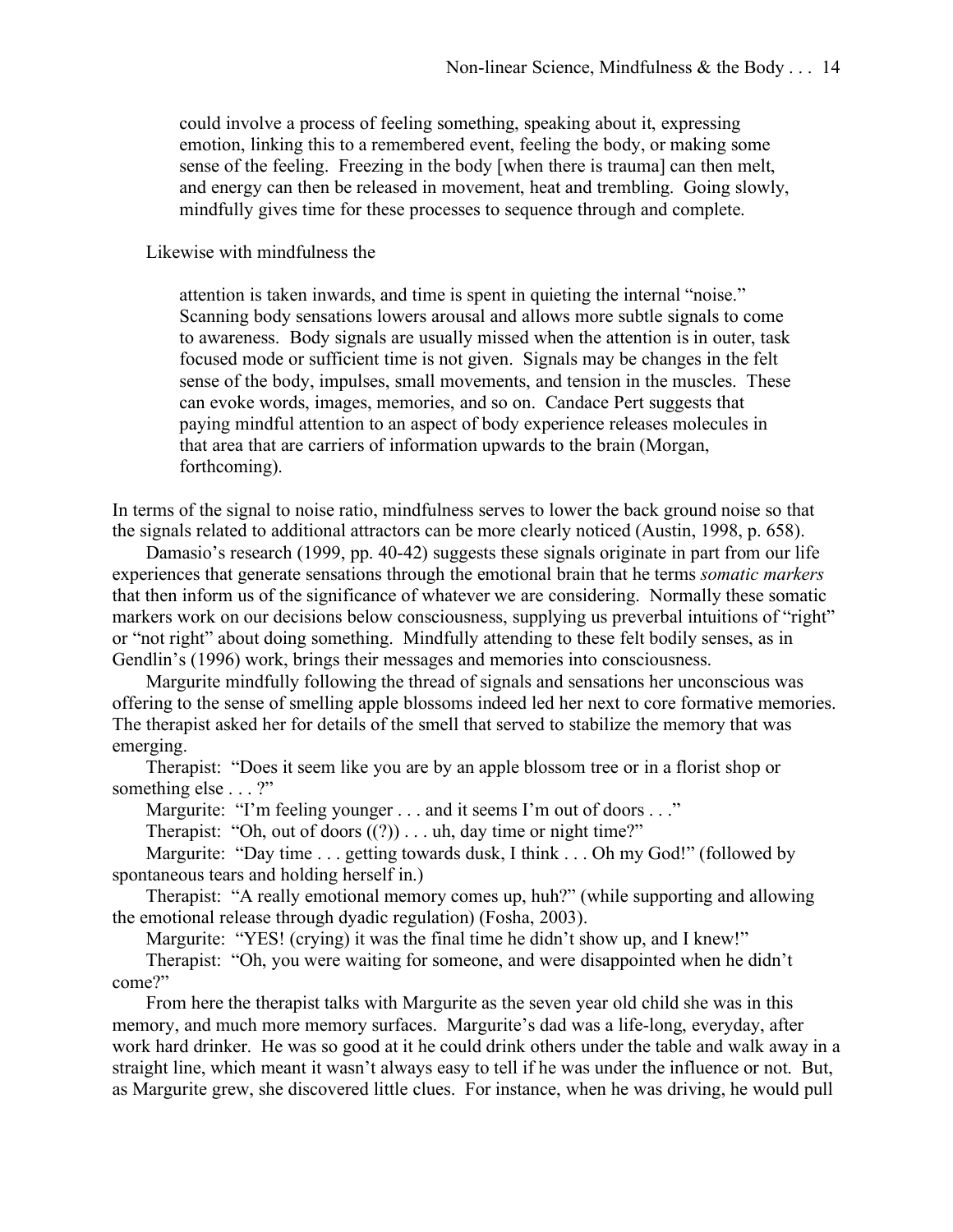out too fast into traffic, and when Margurite or her mother would exclaim, "Father!" he would retort with belligerence, "They have brakes!"

More personally, Margurite was suffering an ongoing series of disappointments when dad wouldn't come through with things promised. She had an "ah hah" experience one time that gave her some young insight. One night (after her father had some shots and beer chasers, but was talking in a very present, logical manner) she showed him her doll house and asked if they could go into the shop and do some modifications to the roof and rooms. Her father answered in a very confident manner, "Sure, we can do that. You bet." When she brought it up the next morning, father said, "What? Redo the roof line? Are you kidding? That would be way too complicated." Margurite was stunned by the sure knowledge her father didn't remember a thing he had said the previous night. He couldn't be counted on for dependable support. She felt sick and hurt, like throwing up.

Then there was incident in the apple orchard. Despite ongoing disappointments, Margurite was still tempted to hope for more from her father, especially since he could come on with such confident, charming promises of fun and connection. One thing they liked to do with each other was ride bikes. There was a wonderful road to ride along this apple orchard, though her parents told her she was not supposed to ride it alone without one of them with her. One day when Margurite was looking down a little, Dad said, "Let's make a date to ride bikes down the orchard road tomorrow. I'll meet you there after work at five-fifteen! Okay Pumpkin!"

The next day Margurite was there at the apple orchard road corner by 5:00 p.m. sharp while her father dropped by the tavern after work, forgetting the date completely. At 6:15 p.m. she knew she had been forgotten and abandoned as the anger, hurt, and disappointment welled up within her. The incident became a lighting rod for all her previous disappointments, and solidified a core belief that you can't count on others to support you. This included Mom, who was nice, but too busy to pay much attention with three other children, plus working longer hours than she would like in order to pick up the slack from Dad frequently getting fired and needing to find new jobs.

Margurite peddled determinedly down the road by herself, with her tears, but certain in her new life strategy that if you can't count on others to support you, you better take care of yourself. Both parents were angry with her when she got home for heading out on her own without permission, but she didn't care. She was unwavering in seeking to be as self-reliant as possible. Even though she cared for her parents, leaning on them for anything was a recipe for deep hurt that she did not want to experience again. All of this, of course, was not so clearly a rationally thought out process, but the end result was a powerful order parameter that would influence all her subsequent relationships.

Not Knowing, Transformation, and the Bridge

#### *Not Knowing*

Margurite's session to this point is an example of non-linear unfolding. No expert, no textbook could have predicted that becoming mindful of her initial report of sadness would have led to sensing apple blossoms and evoking formative childhood memories.

What therapists can know and trust is that important experiences in both implicit and explicit memory are embedded in emotion as Morgan (forthcoming) points out, "and emotion arises in the body. Damasio differentiates between *emotion* as bodily response, and *feeling* as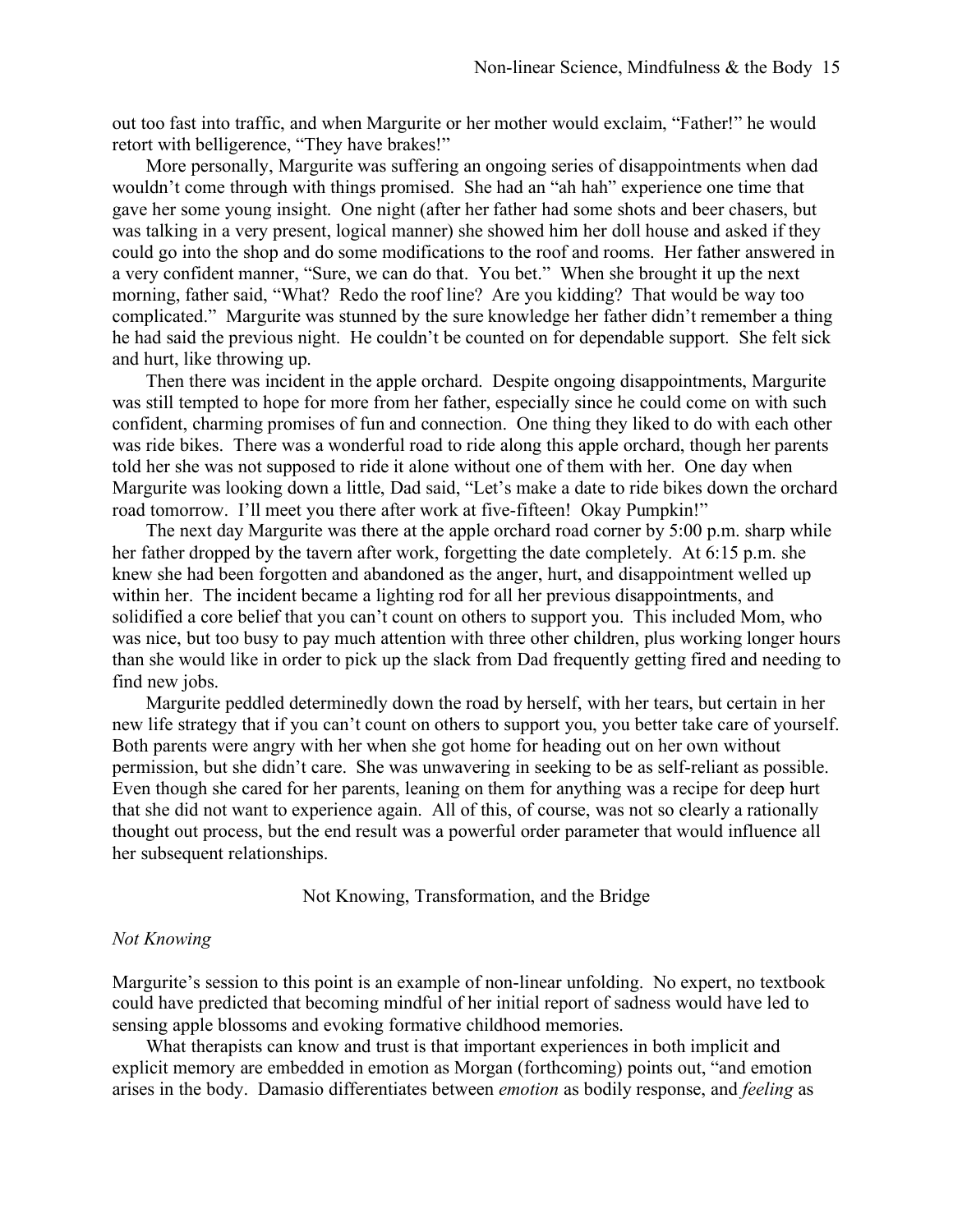conscious perception of the emotion. Emotions play out in the theatre of the body. Feelings play out in the theatre of the mind." Further:

When the client focuses on the body, in the present moment, unconscious material can surface into awareness. Implicit memory doesn't feel like memory; it is perceived in the present. Unconscious memory related to core material seems to come in *packages*, similar to the complexes described by Carl Jung, and COEX systems detailed by Stanislav Grof (1975). . . . Touch one aspect of the package, use mindful attention and hang out with the experience, and the rest will emerge into awareness. Often it is experiencing the somatic marker that is the doorway opening to awareness and change.

To trust the wisdom of organic unfolding moving towards increasing levels of wholeness implies that the therapist must proceed in a disciplined way in terms of process, and a radically nondirective way in terms of taking cues from the client (Weiss, 2008). The best leader follows was the ancient wisdom of Lao Tzu (Johanson & Kurtz, 1991), echoed in contemporary times by D. W. Winnicott (1982) who affirmed that it doesn't matter how much therapists know, as long as they can keep it to themselves.

# *Transformation*

More good news for psychotherapy is that Siegel (2007, p. 31) reports, "Experience can create structural changes in the brain." This is the basis for interpersonal neurobiology that demonstrates how the mind shapes the brain (Gallese, 2001; Lewis et al., 2000; Lipton, 2005; Siegel, 1999). Experiences change neural firing that changes neural connections. Siegel (2007, p. 31) than goes on to say, "mindful awareness is a form of experience that seems to promote neural plasticity."

The notion of *neural plasticity* (Schwartz & Begley, 2002) is also supported by the work of Lynn Nadel (1994) on the hippocampus, memory, and brain structure. In particular, when working in the here and now evokes a memory, for a short time that memory is available for recoding before it is restored. When the memory is present as a felt-sense phenomena (as opposed to an ordinary consciousness recollection), it is possible to introduce what Kurtz & Minton (1997) term a *missing experience* (not merely an insight); a cortico-limbic emotionally corrective experience (Fosha, 2003, p. 245).

This happened for Margurite on a number of levels. When she was deeply regressed into the experience of the distraught seven year old, the therapist acted as if he were present with her in the old memory as a *magical stranger* (Kurtz, 1990, p. 131), and helped her understand things that only an older, wiser, compassionate adult could. Specifically, he let her know that yes, there were people in the world, like her father, who could disappoint and not support her, and that it was good to be able to be self-reliant and be careful about letting herself in for further disappointment, because that hurts so much. And, when she got older, she would find other people in her life that could and would support her in important ways. So, she would need to learn how to study closely which persons she could trust to help her, and which ones to be careful of trusting too much. The little, inner child Margurite received this news in a demonstrably meaningful way that shown in her body and breathing relaxing, as well as her giving ascent to understanding. Later, in the integration phase of this session, the therapist had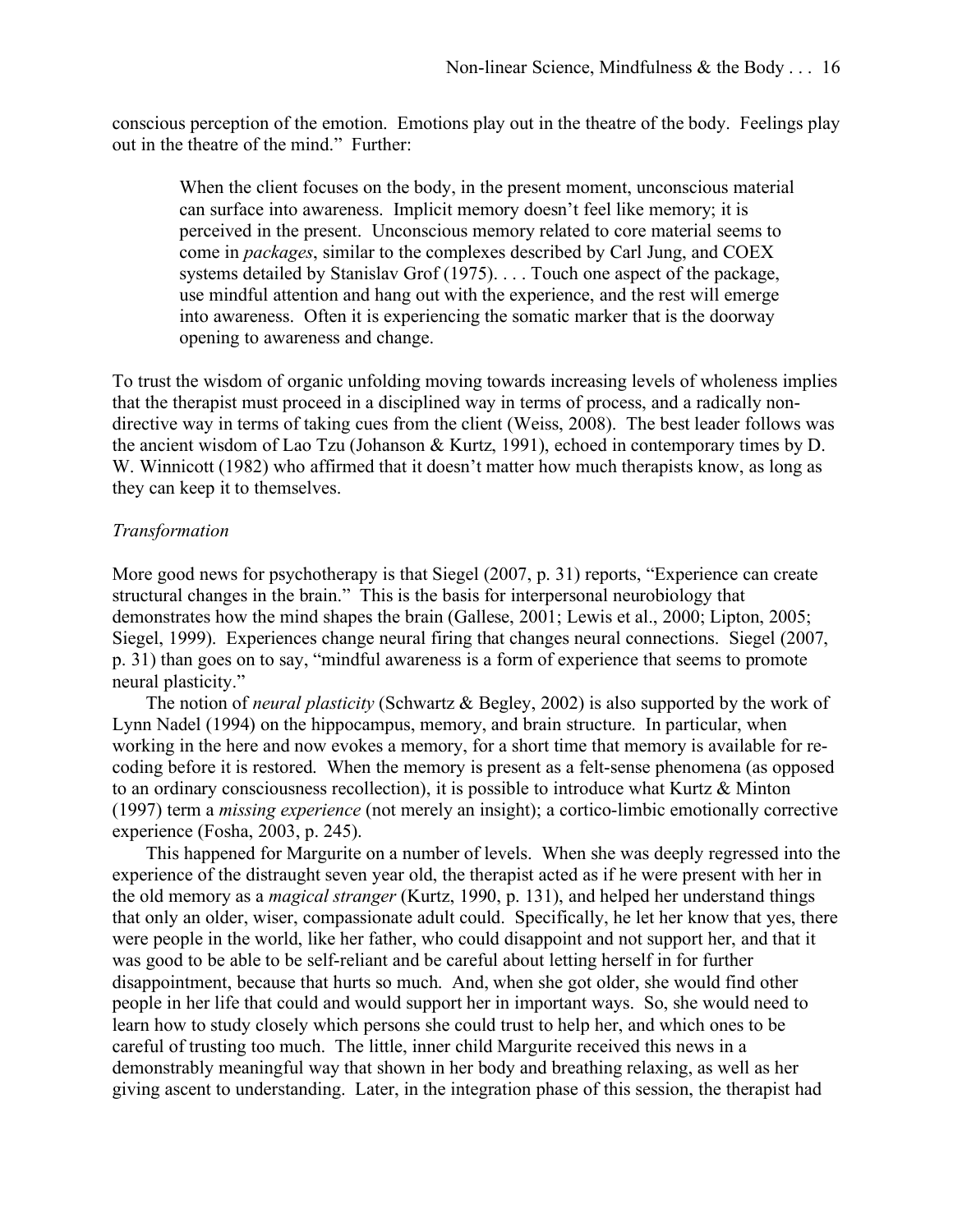Margurite mindfully observe this younger self from her Self (Schwartz, 1995) or core state (Fosha, 2000) position, and lovingly tell her the same message, and agree to touch base with her in the coming days.

Still later, in a group therapy setting, Margurite experimented with literally allowing group members to support her physically. At first, she willingly melted into the support and took in the newness and goodness of the experience. Then, all of a sudden, she popped up and said, "Okay, that's enough for now." The therapist contacted her by saying, "Oh, some part pulled you right out of there, huh?" When she nodded, the therapist invited her to slow down, be mindful of the part that pulled out, and what it might be concerned about. She sensed that it was afraid that releasing into support would take away her power to take care of business in the world. The therapist asked her how she might respond to the part's concern from her center of compassionate witnessing, or what Schwartz (1995) terms the concept of Self. She said the part needed to know that taking in support did not have to mean giving away her power. After she communicated this to her part, the therapist suggested she physicalize this new experience by voluntarily going back and forth from allowing the group to support her and then standing on her own two feet, feeling her power, and walking intentionally around the room. She mindfully enacted this rocking sequence four times, which felt very integrative to her.

Then, in a couple's session with Rolf, the therapist set up a mindful experiment in awareness where Rolf said to Margurite, "You don't have to do everything by yourself." Margurite could witness the part of her that took that in with grateful warmth, and also a little doubt that said, "But you might die." Rolf responded, "Yes, I can never know when I might die, but until that happens, I can support you like you are willing to support me." The honesty of the response, which was in such contrast to her father's shallow, undependable promises, melted her final barrier, and she could feel her heart opening as she released herself to Rolf's embrace.

Margurite's process can be considered a transformative phase shift because she has organized in, or accommodated to, a new possibility previously organized out. She has gone through a bifurcation point from an order parameter whose core belief was "nobody can be there for me any of the time," to "some people can be there for me some of the time." She is living in a larger, more complex world. Her mind can anticipate more possibilities. Now when her system is in a place of soft assembly with many initial degrees of freedom, there are more modes or attractors available in her multi-modal system. Her early memories of the orchard and the lessons learned then have been modified to a degree through "updating the files" from those places frozen in time when she felt, as only the seven year old could, that there were no other options for her than riding by herself. Damasio (2003) would suggest that integrating these missing experiences provide new positive somatic markers.

In her ongoing life and behavior, the attractor that pulls her toward accepting the possibility of support will be more fully integrated as she encounters situations offering support, is mindful of both her caution and desire, and makes conscious decisions about accepting or rejecting the offers (Khong, 2006, 2007). Neurons that fire together, wire together, as Siegel (2007) suggests. Also, as Nadel's work (1994) proposes, the hippocampus has created a new memory by integrating additional context and time sequencing to a new present. Two or three months of sleeping and dreaming will give the updated memory more permanent status.

*The Bridge*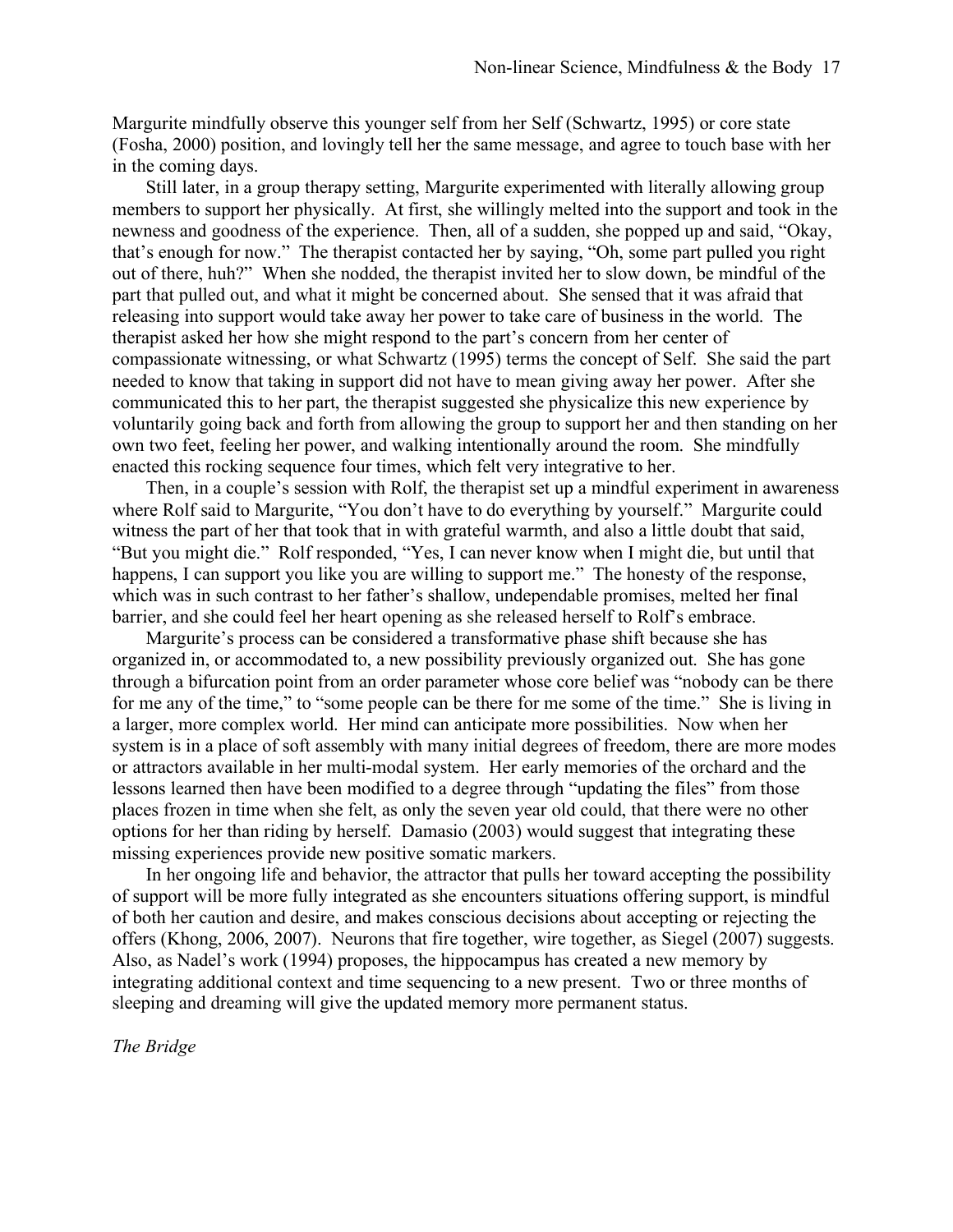There are two things related to the above description of mindful therapy focused on the bodily based organization of experience that can provide a bridge between the concerns of Eastern and Western therapy (Engler, 1986, 2003). One, the witness in mindfulness is used in the passive sense of bringing bare attention to what is, neither adding nor subtracting to what is observed. In Eastern psychology, this disidentification with ego illusions can eventually lead one to the no-Self of unity consciousness. As noted above, this decentering approach is increasingly valued by Western practitioners as well. However, Margurite's process also called upon active essential qualities, such as understanding, wisdom, curiosity, calm, and compassion to be brought to bear in the service of healing her fragmented, stressed ego-organization that is generally valued in the West.

A valid question to ask about the work outlined here is does it not make the illusions real by taking seriously such ego-based phenomena? Should we not forsake therapy (Reynolds, 1980) that can immerse us in hopeless archeological entanglements, and opt for meditation that simply observes what arises as ethereal clouds, and allows them to pass by?

The answer implied here is that this is a false choice. If one can observe thoughts, name them, and allow them to pass, this is a helpful freeing practice. If the same thought comes distressingly into awareness for the  $10,000$ <sup>th</sup> time, it might mean it needs a little graceful, compassionate attention, unreal though it might ultimately be. In Buddhist wisdom awareness and compassion, mind and heart are not two. To illustrate, if Thich Nhat Hahn (1976, pp. 61- 62), who counsels, "We should treat our anxiety, our pains, our hatred and passion gently, respectfully, not resisting it," came upon a young or old person sitting on the ground in pain because of a thorn in their foot, he would stop and remove the thorn, not simply pass by while suggesting s/he meditate on her/his pain as pain. There is an abundance of inevitable suffering in the world. If we can relieve certain forms of unnecessary pain, as well as help people not be so identified with their perceptions, it is a valid dual calling.

This is the judgment of Wilber (1995, 2000, 2006) who in his many works constantly makes the point that serious meditators/teachers who attain high states of consciousness can still be hurting persons because they have not dealt sufficiently with their shadow, or inner ecology of parts. Likewise, Germer (2006) cautions that there is a danger in that mindfulness is now being manualized for therapeutic applications in a way that leaves out the crucial element of compassion. Brach (2003, pp. 27-31) agrees that healing work must include the wings of both clear mindful awareness, and of compassion that allows for wholehearted acceptance. Kurtz (2008) has taught for many years that cultivating loving presence is essential alongside mindfulness. Schwartz's (1995) concept of the Self includes passive awareness alongside a number of essential qualities that need to be actively employed in healing. Siegel (2007, pp. 16- 17) puts it this way:

With mindful awareness we can propose, the mind enters a state of being in which one's here-and-now experiences are sensed directly, accepted for what they are, and acknowledged with kindness and respect. This is the kind of interpersonal attunement that promotes love. And this is, I believe, the intrapersonal attunement that helps us see how mindful awareness can promote love for oneself.

Siegel's study of interpersonal attunement in relation to attachment issues leads him to suggest "that mindful awareness is a form of intrapersonal attunement. In other words, being mindful is a way of becoming your own best friend" (2007, p. xiv).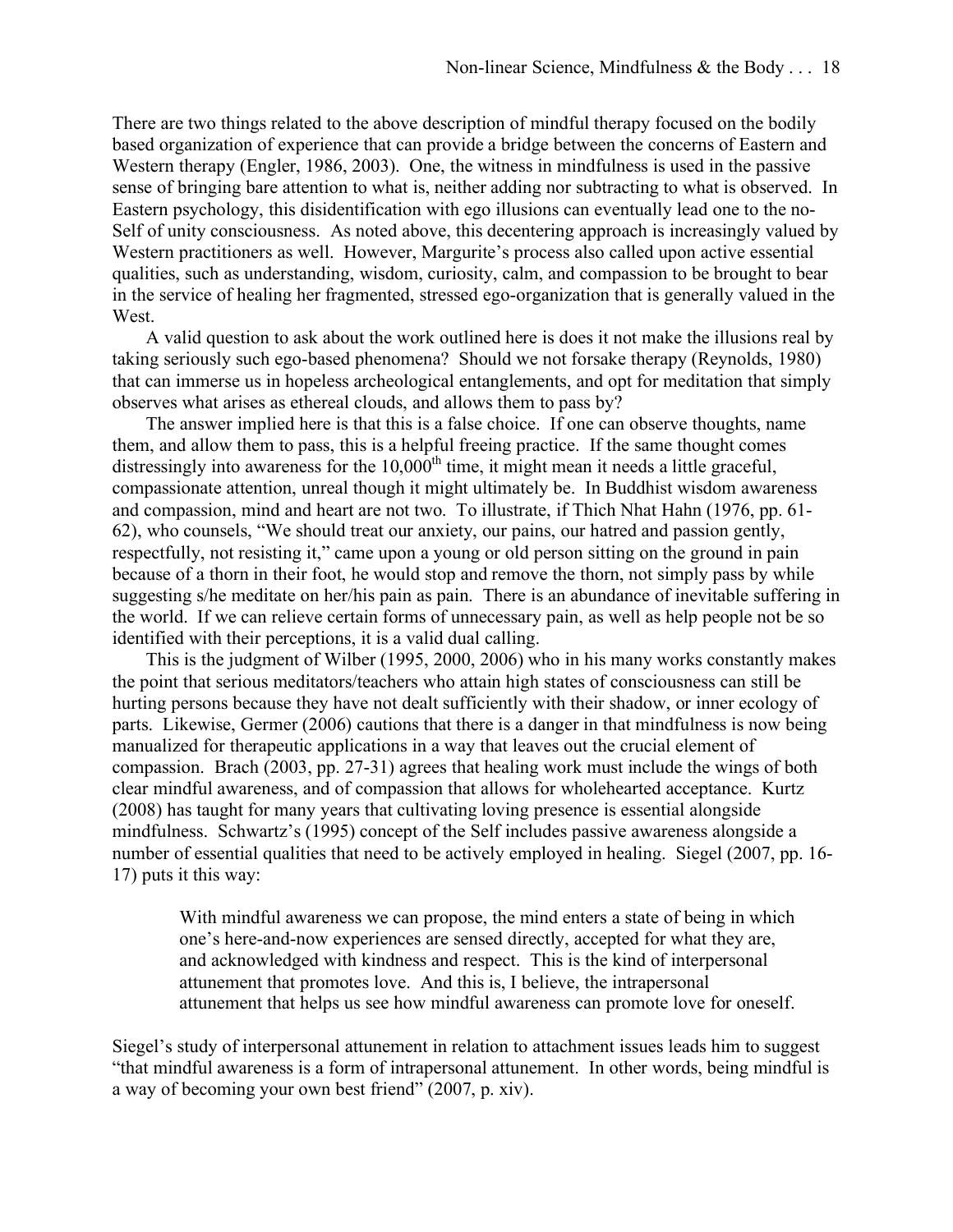Mindful therapy involving the reorganization of our experience optimally involves the therapist making the client the object of his/her meditation, including awareness and compassion. The healing relationship is vital as many texts have suggested (Lewis, Amini & Lannon, 2001; Mahoney, 1991). It is equally optimal to evoke and employ the client's ability to be mindful, curious, and caring in relation to their inner organization in an intra-personal way. When transformative phase shifts occur, the integrative power of inner affirmation and outer confirmation is a powerful combination.

Mindfulness can thus be in the service of actively and compassionately reorganizing deep structures, as well as providing distance and perspective on the inner world of our historically conditioned egos. It can be used as the main therapeutic tool within a session, as well as a lifelong practice and skill during and beyond psychotherapy (Khong, 2006). This approach represents a bridge between Western psychology that generally concerns itself with the healing of the fragmented ego, and Eastern psychology that generally assists people in achieving the unity consciousness of the no-self.

Margurite found ego-level healing in the Western sense through employing and receiving the essential qualities of passive mindfulness and active compassion on the part of both herself and her therapist. Plus, she also became more de-centered or unattached to her issues, and attained practice in using mindfulness to distance herself from the immediacy of how she organizes his experience (Coffey, 2008).

#### Conclusion

We will conclude by reconsidering some of the initial concerns about this subject matter. Overall, it seems that it would be helpful for humanistic psychotherapists to know something about non-linear science, mindfulness, and the body. Working with such concepts as the organization of experience, indeterminacy, multi-modal systems, attractors, order parameters, soft-assembly, fluctuations, bifurcation points, and phase shifts allows for more of the complexity of human-beingness than former models of science, and supports the necessity of collaborating closely with a client's organic wisdom. However, while many psychologists agree on the inadequacy of cause and effect models, and of the necessity of embracing non-linear approaches, the vast majority of contemporary research studies embody the old model (Thelen & Smith, 2002).

Also, while Bateson's propositions, non-linear models, and his own tenets of development are fundamental according to Wilber (1995), they are not what are most significant. As holons we are compound individuals made up of physical and organic parts, as well as wholes capable of evolving capacities for mind and soul in developmental models that acknowledge growth through material, biological, mental, and spiritual phases. See Wilber, (2000) for examples of such multiple models. The theory we have been covering is necessarily addressed to the lowest common denominator that covers physical and biological aspects of our holonic existence. While it can tell us such things as there is emergent transformation and development toward increased complexity, it does not tell us about the other things that life-holons or mind-holons can do, that go beyond their commonality with physical-holons. It informs us that we can count on a force, negentropy (Prigogine & Stengers, 1984), that is moving things toward increasing wholeness, differentiation, and integration, but says nothing about reproduction, dreaming, falling in love, doing art, being curious, building ships, joining committees, writing constitutions, or being moved by Shakespeare or Rap. So, there is a wealth of other material for humanistic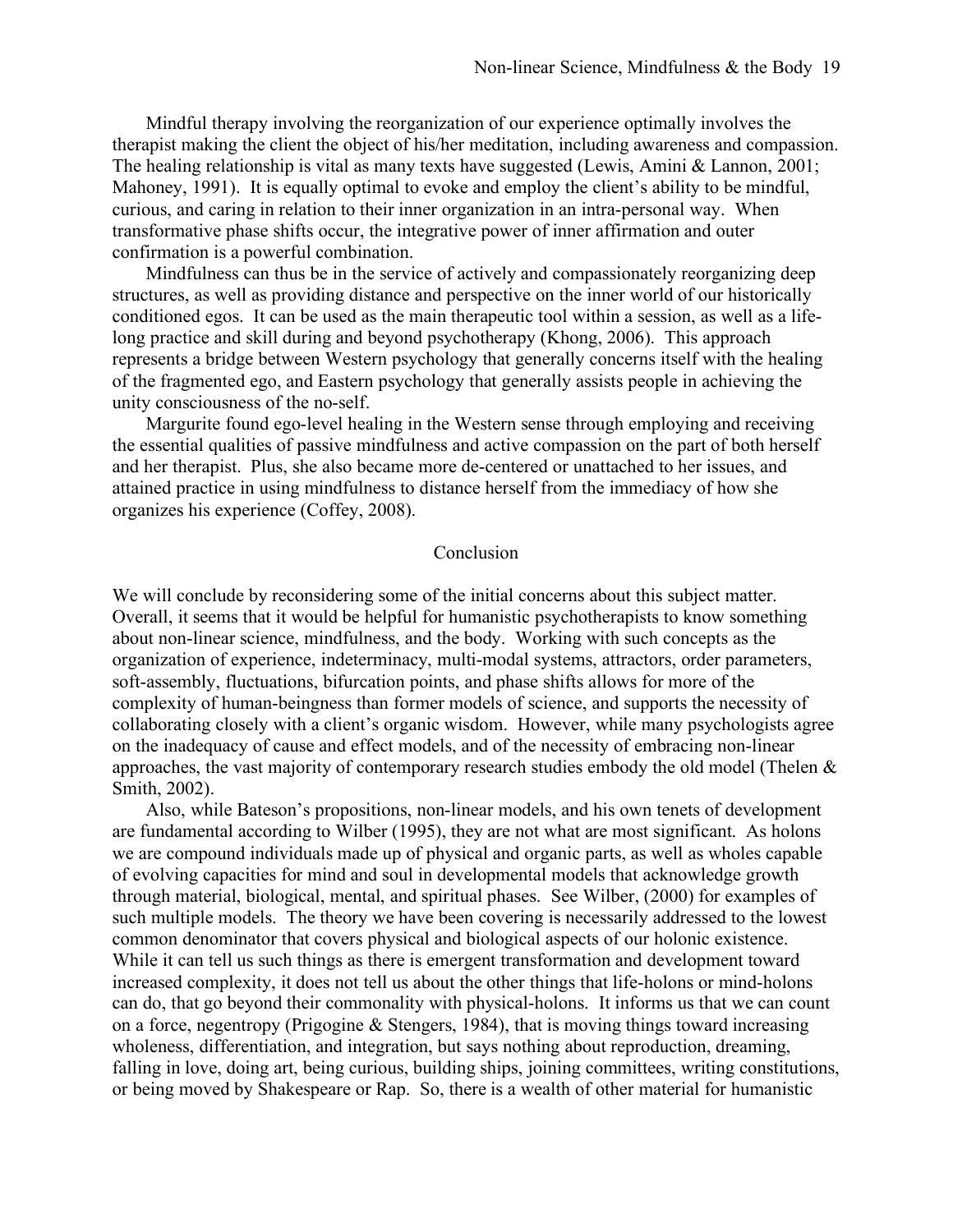psychotherapists to keep in mind that Wilber (2000, 2003, 2006) outlines in his AQAL theory (all quadrants, all lines, all levels) that includes further reaches of consciousness and behavior in the context of cultural values and social structures.

Thinking of Margurite as a complex adaptive system who might need our assistance in reorganizing her experience is valid then, but an inadequate view of her overall. However, using basic concepts from CASs does not lead to an unacceptable reductionism, and may facilitate a process helpful to her. Consciousness and purpose, an open ended and involved exploration that allows for the art and science of therapy complete with feeling and thinking is within the bounds of this approach. Hands-on practitioners will need to evaluate if the framework of non-linear science helps them in their work or not.

Hopefully, it is clear that psychotherapists need to become increasingly familiar with the mind-body interface. The recent research in interpersonal neurobiology and neuroplasticity are disclosing how the mind shapes the brain (Cozolino, 2002, 2006; Gallese, 2001; Lewis et al., 2000; Lipton, 2005; Siegel, 1999). The progress made in treating trauma (Ogden, Minton & Pain, 2006; Rothschild, 2000; Van der Kolk, 1994) likewise points to the necessity of needing to understand bodily based, bottom up processing that stems from the activation of lower, noncortical aspects of the brain. Wylie (2003, p. 28) writes, "it is through and in the language of the body that we most fully and completely express our human *being."* Aron (1998, p. 4), from a relational psychoanalytic perspective on the body, writes:

I believe that research into and clinical study of self-reflexivity [reflecting similarities to mindfulness] (and especially the relationship among selfreflexivity, intersubjectivity, embodiment, and trauma) is among the most promising areas of psychological research and psychoanalytic investigation taking place today.

Mindfulness itself helpfully affects the brain through such things as left prefrontal activation that enables people to not be fused or blended with emotional activation or obsessive-compulsive behaviors (Germer, 2005a, pp. 22-23). Rather, impulses may be witnessed as they arise, and choice introduced in terms of a variety of responses (Austin, 1998; Libet, 1999; Schwartz & Begley, 2002; Schwartz, 1996). It is helpful to be aware of these findings.

Mindfulness, as evidenced by this volume, is generating an increasing body of research (Johanson, 2006c) where it has been employed in numerous clinical situations. We will close with Germer's (2005a, p. 27) optimistic view of the future of mindfulness in therapy.

To have psychological techniques at our disposal, drawn from a 2,500-year-old tradition, which appear to change the brain, shape our behavior for the better, and offer intuitive insights about how to live life more fully, is an opportunity that may be difficult for psychotherapists to ignore. Only time will tell what we make of it.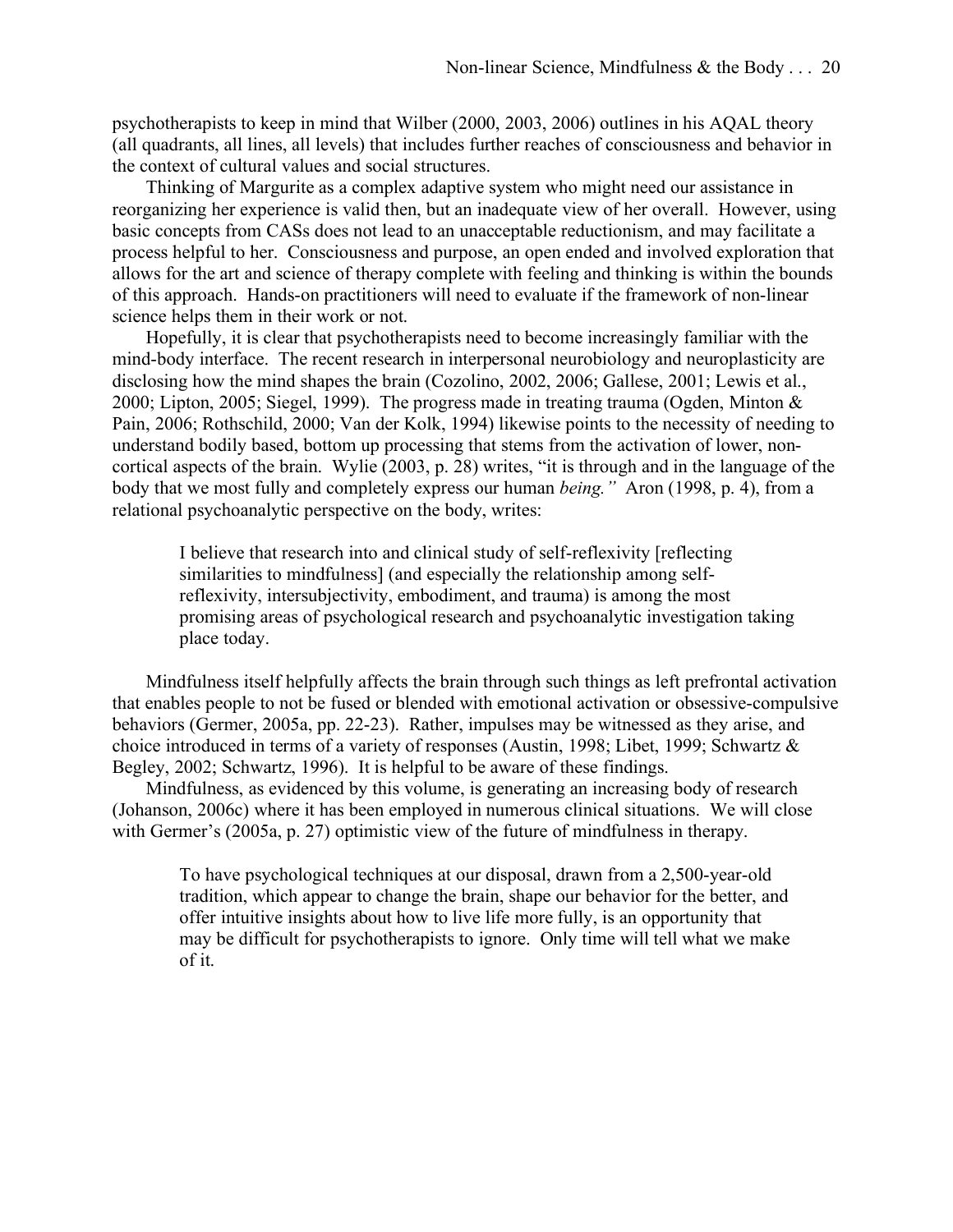#### References

- Aanstoos, C. (1990). A brief history of the human science research conference. *Journal of Humanistic Psychology*, *30*(3) 137-145.
- APA Division 32 Task Force (1997). Guidelines for the provision of humanistic psychosocial services. *The Humanistic Psychologist*, *25*(1) 64-107.
- Aron, L. (1998). The clinical body and the reflexive mind. In Aron, L. & Anderson, F. S. (Eds.). *Relational perspectives on the body*. Hillsdale, NJ: The Analytic Press, pp. 3-38.

Austin, J. (1998). *Zen and the brain*. Cambridge, MA: MIT Press.

- Baer, R. A. (2003). Mindfulness training as a clinical intervention: A conceptual and empirical review. *Clinical Psychology: Science and Practice*, *10*, 125-143.
- Barton, S. (1994). Chaos, self-organization, and psychology. *American Psychologist*, *49*, 5-14.
- Bateson, G. (1979). *Mind and nature: A necessary unity*. New York: E. P. Dutton.
- Berman, M. (1996). The shadow side of systems theory. *Journal of Humanistic Psychology*, *36*, 28-54.
- Berman, M. (1990). *Coming to our senses: Body and spirit in the hidden history of the west*. New York: Bantam Books.
- Berman, M. (1989). The roots of reality. *Journal of Humanistic Psychology*, *29*, 277-284.
- Bourdieu, P. (1990). *The logic of practice* (R. Nice, Trans.). Stanford, CA: Stanford University Press.
- Brach, T. (2003). *Radical acceptance: Embracing your life with the heart of a Buddha*. New York: Bantam Books.
- Coffey, K. (2008). Making Hakomi more transpersonal. *Hakomi Forum, 19-20-21*, 85-100.
- Cozolino, L. (2006). *The neuroscience of human relationships: Attachment and the developing brain*. New York: W. W. Norton.
- Cozolino, L. (2002). *The neuroscience of psychotherapy: building and rebuilding the human brain*. New York: W. W. Norton.
- Cowan, G. A., Pines, D., & Meltzer, D. (1994). *Complexity: Metaphors, models, and reality*. New York: Addison Wesley.
- Damasio, A. (2003). *Looking for Spinoza; joy, sorrow and the feeling brain*. London: Heinemann.
- Damasio, A. (1999). *The feeling of what happens*. New York: Harcourt Brace.
- Damasio, A. (1994). *Descartes' error; emotion, reason and the human brain*. New York: Avon.
- Dychtwald, K. (1987). *Bodymind.* Los Angeles: Tarcher.
- Engler, J. (2003). Being somebody and being nobody: A reexamination of the understanding of self in psychoanalysis and Buddhism. In J. D. Safran (Ed.), *Psychoanalysis and Buddhism: An unfolding dialogue,* (pp. 35-79)*.* Boston: Wisdom Publications.
- Engler, J. (1986). Therapeutic aims in psychotherapy and meditation: Developmental stages in the representation of self. In K. Wilber, J. Engler, & D. Brown, *Transformations of consciousness: Conventional and contemplative perspectives on development*. (pp. 17-52) Boston: Shambhala.
- Fisher, R. (2002). *Experiential psychotherapy with couples: A guide for the creative pragmatist*. Phoenix, AZ: Zeig, Tucker & Theisen.
- Fogel, A., Lyra, M. C. D. P., and Valsiner, J. (Eds.) (1997). *Dynamics and indeterminism in developmental and social processes.* Mahwah, New Jersey: Erlbaum.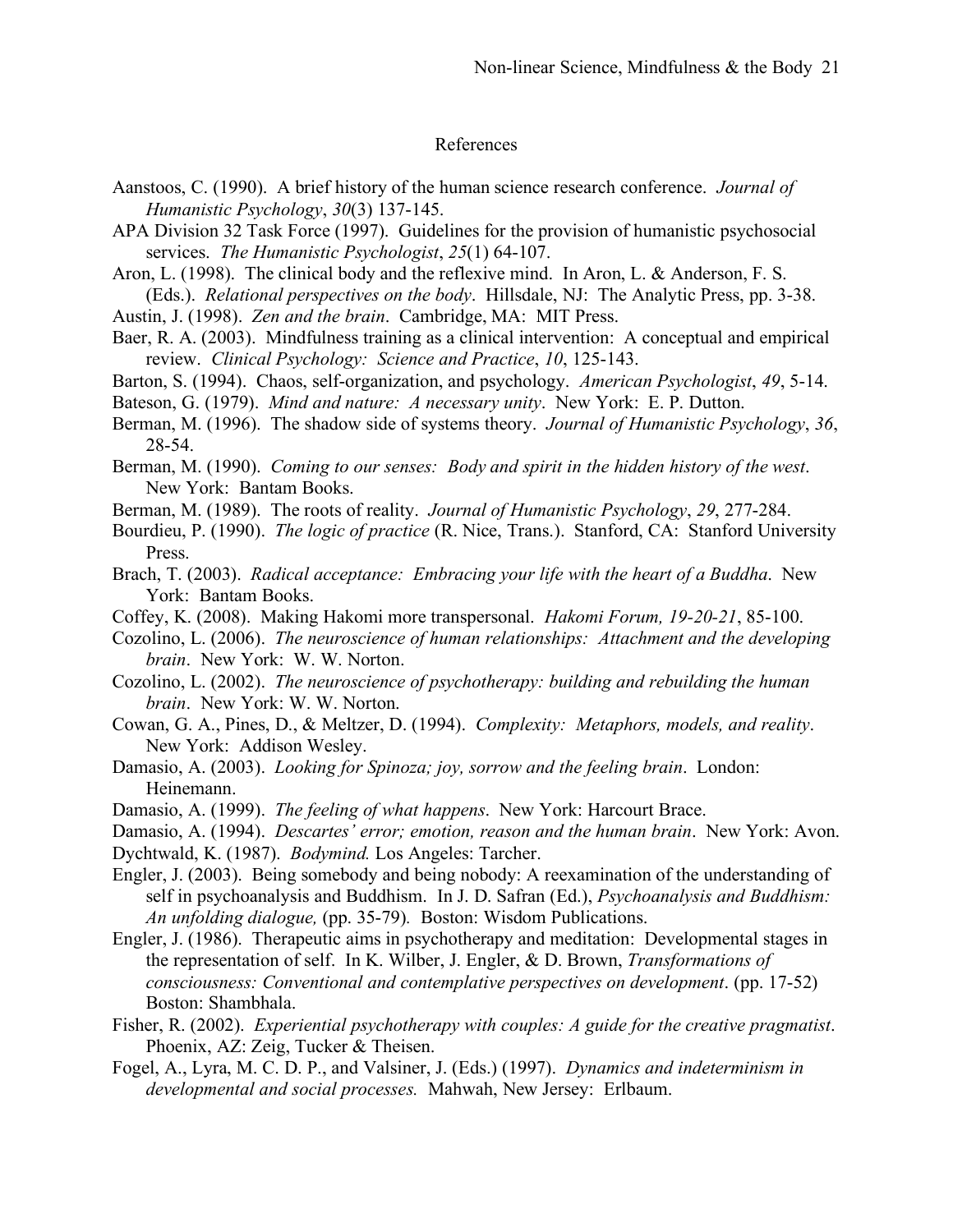- Fosha, D. (2003). Dyadic regulation and experiential work with emotion and relatedness in trauma and disorganized attachment. In M. F. Solomon and D. J. Siegel (Eds.), *Healing trauma: Attachment, mind, body, and brain*, (pp. 221-281), New York: W. W. Norton & Co.
- Fosha, D. (2000). *The transforming power of affect: A model for accelerated change*. New York: Basic Books.
- Gallese, V. (2001). The "shared manifold" hypothesis: From mirror neurons to empathy. *Journal of Consciousness Studies*, 8, 5-7.
- Gallistel, C. R. (1980). *The organization of action*. Hillsdale, NJ: Erlbaum.
- Gendlin, E. T. (1996). *Focusing-oriented psychotherapy: A manual of the experiential method*. New York: The Guilford Press.
- Gendlin, E. (1992). On emotion in therapy. *Hakomi Forum*, *9*, 15-29.
- Germer, C. (2006). You gotta have heart. *Psychotherapy Networker, 30*(1) 54-59, 65.
- Germer, C. (2005). Mindfulness: What is it? What does it matter? In C. K. Germer, R. D. Siegel, & P. R. Fulton (Eds.), *Mindfulness and psychotherapy*, (pp. 3-27.) New York: The Guilford Press.
- Giorgi, A. (2000). Psychology as a human science revisited. *Journal of Humanistic Psychology*, *40*(3) 56-73.
- Goodrich-Dunn, B., & Greene, E. (2002). Voices: A history of body psychotherapy. *USA Body Psychotherapy Journal, 1*(1) 53-117.
- Grof, S. (1975). *Realms of the human unconscious; observations from LSD research*. New York: Viking Press.
- Haken, H. (1977). *Synergetics: An introduction*. Heidelberg: Springer-Verlag.
- Hanh, Thich Nhat (1976). *The miracle of mindfulness.* Boston: Beacon Press.
- Hayes, S. C. (2005). *Get out of your mind & into your life: The new Acceptance & Commitment Therapy*. Oakland, CA: New Harbinger Publications, Inc.
- Holland, J. H. (1995). *Hidden order: How adaptation builds complexity*. Reading, Massachusetts: Helix Books.
- Horner, A. J. (1974). *Object relations and the developing ego in therapy*. New York: Jason Aronson.
- Johanson, G. J. (2006a). A survey of the use of mindfulness in psychotherapy. *The Annals of the American Psychotherapy Association, 9*(2), 15-24.
- Johanson, G. J. (2006b, forthcoming). The organization of experience: A systems perspective on the relation of body-psychotherapies to the wider field of psychotherapy. In Marlock, G. and Weiss, H. (Eds.), *Handbook of Body Psychotherapy* first published in German as Die Organisation unserer Erfahrungern – ein systemorientierter Blick auf die Koerperpsychotherapie. Herausgegeben von Marlock und Weiss *Handbuch der Koerperpshchotherapie.* Stuttgart: Schattauer Verlag.
- Johanson, G. (2006c). Selected bibliography on mindfulness and therapy. Boulder, CO: The Hakomi Institute; www.hakomi.org.
- Johanson, G. J. (2002). "Far Beyond Psychoanalysis:" Freud's repetition compulsion and the USABP" in *Emergence and Convergence: Conference Proceedings of the Third National Conference of the United States Association for Body Psychotherapy*, 446-469.
- Johanson, G. (1988). A curious form of therapy: Hakomi. *Hakomi Forum, 6,* 18-31.
- Johanson, G. & Kurtz, R. (1991). *Grace unfolding: Psychotherapy in the spirit of the Tao-te ching*. New York: Bell Tower.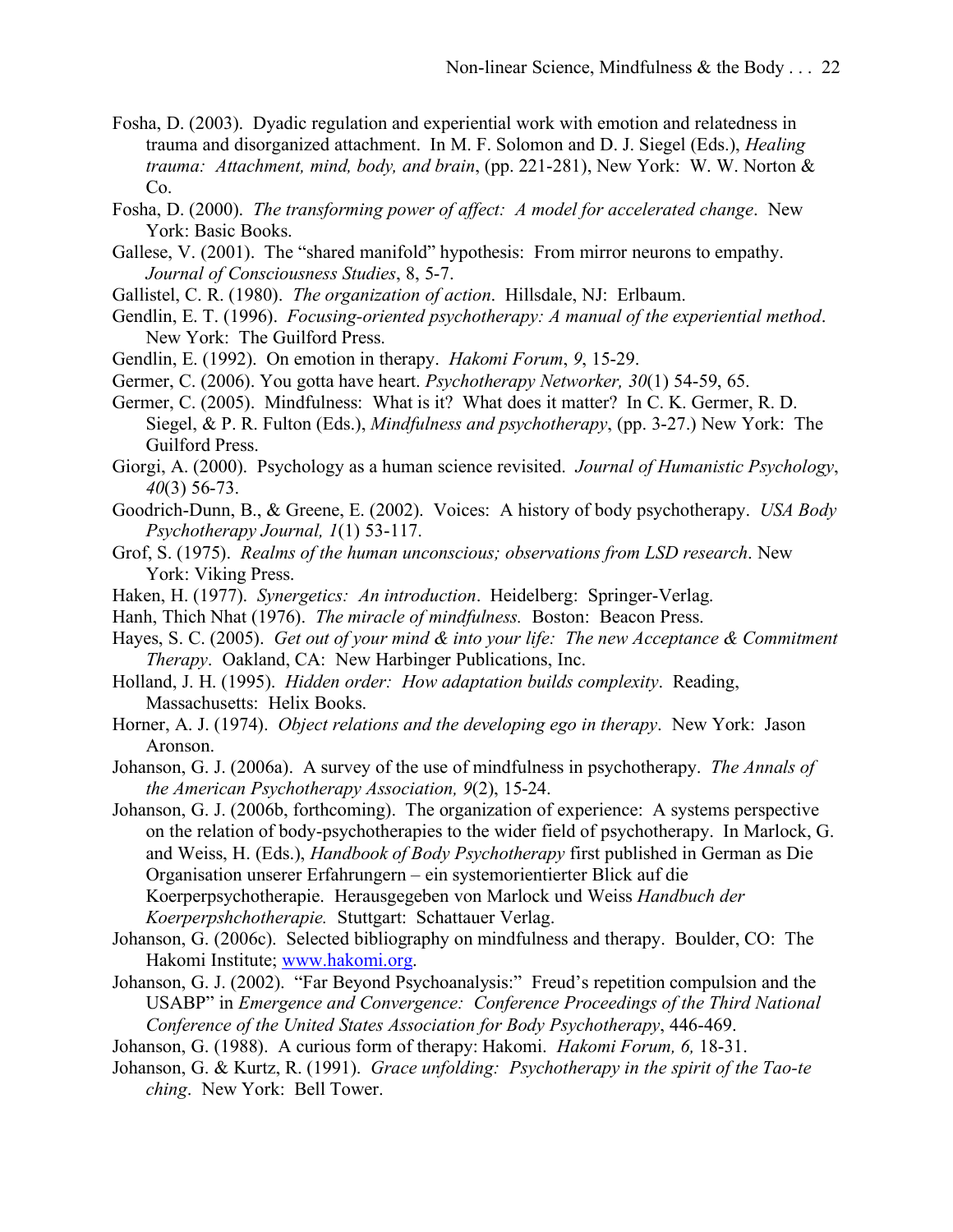- Kegan, R. (1982). *The evolving self: Problem and process in human development*. Cambridge: Harvard University Press.
- Keller, R. (2005). Hakomi simplified 2004: A new view of Ron Kurtz's mindfulness-based psychotherapy. *Hakomi Forum*, *14-15*, 5-18.
- Khong, B. S. L. (2007). The Buddha's influence in the therapy room. *Hakomi Forum, 18,* 11- 18.
- Khong, B. S. L. (2006). Personal growth in and beyond therapy. *Constructivism in the Human Sciences*, *11*(1), 7-19.
- Khong, B. S. L. (2004). Minding the mind's business. *The Humanistic Psychologist 32*(3), 257- 279.
- Koestler, A. (1967). *The ghost in the machine*. London: Arkana.
- Kris, A. O. (1982). *Free association: Methods and process.* New Haven: Yale Univ. Press.
- Kurtz, R. (2008). A little history. *Hakomi Forum*, *19-20-21*, 7-18.
- Kurtz, R. (1990). *Body-centered psychotherapy: The Hakomi method*. Mendicino: LifeRhythm.
- Kurtz, R., & Minton, K. (1997). Essentials of Hakomi body-centered therapy. In C. Caldwell (Ed.), *Getting in touch: the guide to new body-centered therapies*. Wheaton Il: Quest.
- Kurtz, R. & Prestera, H. (1976). *The body reveals: An illustrated guide to the psychology of the body*. New York: Harper & Row/Quicksilver Books, Publishers.
- Langer, S. (1962). *Philosophy in a new key,* 2nd ed. New York: Mentor.
- LaPierre, A. (2006). Neuroscience book review part III: Neuroscience in somatic psychotherapy. *USA Body Psychotherapy Journal*, *5*(2), 43-61.
- LaPierre, A. (2005). A neuroscience book review part II: Affective and Developmental Neuroscience. *USA Body Psychotherapy Journal*, *4*(1), 28-51.
- LaPierre, A. (2004). A Neuroscience Book Review. *USA Body Psychotherapy Journal*, *3*(2), 4- 29.
- Laszlo, E. (2004). *Science and the akashic field: An integral theory of everything*. Rochester, Vermont: Inner Traditions.
- Laszlo, E. (1987). *Evolution: The grand synthesis*. Boston: New Science Library.
- LeShan, L. (1996). *Beyond technique: Psychotherapy for the 21st century*. Northvale, NJ: Jason Aronson.
- LeShan, L. (1990). *The dilemma of psychology: A psychologist looks at his troubled profession*. New York: A Dutton Book.
- LeShan, L. & Margenau, H. (1982). *Einstein's space and Van Gogh's sky: Physical reality and beyond*. New York: Collier Books.
- Lewis, T., Amini, F., & Lannon, R. (2001). *A general theory of love*. San Francisco: Vintage.
- Libet, B. (1999). Do we have free will? In B. Libet, A. Freeman, & K. Sutherland (Eds.), *The volitional brain: Towards a neuroscience of free will* (pp. 47-55). Thorverton, UK: Imprint Academic.
- Lipton, B. H. (2005). *The biology of belief: Unleashing the power of consciousness, matter and miracles.* Santa Rosa, CA: Mountain of Love/Elite Books.
- Madsen, K. B. (1971). Humanistic psychology and the philosophy of science. *Journal of Humanistic Psychology*, *11*, 1-10.
- Mahoney, M. J. (2003). *Constructive psychotherapy: A practical guide*. New York: Guilford Press.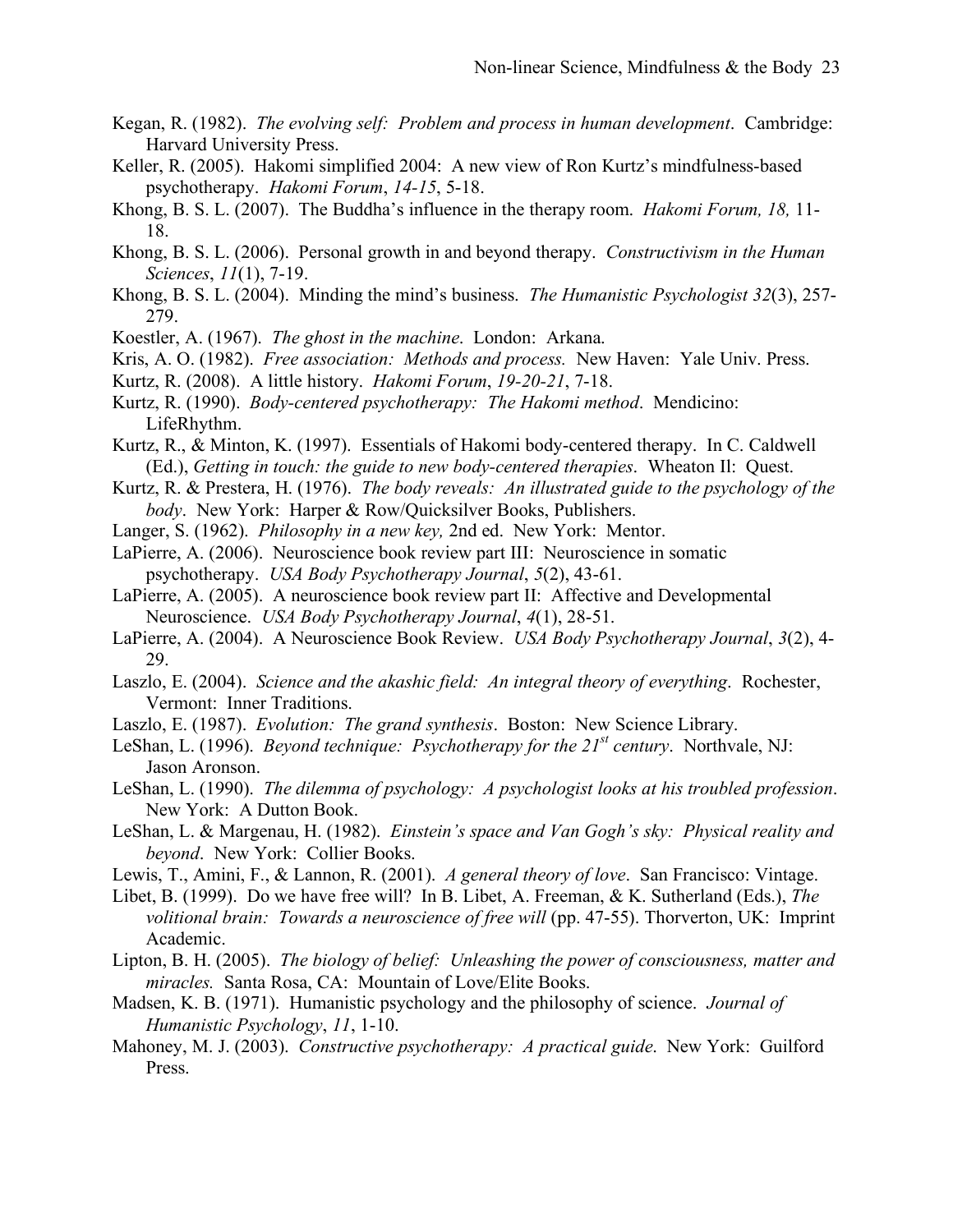- Mahoney, M. J. (1991). *Human change process: The scientific foundations of psychotherapy*. New York: Basic Books.
- Marlock, G. & Weiss, H. (Eds.) (2006). *Handbook of Body Psychotherapy* (forthcoming) first published in German as *Handbuch der Koerperpshchotherapie.* Stuttgart: Schattauer Verlag.
- May, R. (1976). Gregory Bateson and Humanistic Psychology. *Journal of Humanistic Psychology*, *16*(4), 33-51.
- Mayr, E. (1982). *The growth of biological thought*. Cambridge: Harvard Univ. Press.
- Morgan, M. (forthcoming). The central importance of the body in Hakomi Therapy. In Weiss, H., Johanson, G., & Monda, L. (Eds.). *These many realms: Mindfulness-centered somatic psychotherapy--the Hakomi Method.*
- Morgan, M. (2006). Neuroscience and psychotherapy. *Hakomi Forum*, *16-17*, 9-22.
- Morowitz, H. J. and Singer, J. L. (1995). *The mind, the brain, and complex adaptive systems*. New York: Addison Wesley.
- Nadel, L. (1994). Multiple memory systems: What and why. In D. T. Schater (Ed.), *Memory systems* (pp. 39-63). Cambridge, MA: MIT Press
- Nowak, A. & Vallacher, R. R. (1998). *Dynamical social psychology*. New York: Guilford Press.
- Nyanaponika, T. (1972). *The power of mindfulness.* San Francisco: Unity Press.
- Ogden, P., Minton, K., Pain, C. (2006). *Trauma and the body*. New York: W.W. Norton.
- Pert, C. B. (1999). *Molecules of emotion*. New York: Touchstone.
- Peterfreund, E. in collaboration with Schwartz, J. T. (1971). *Information, systems, and psychoanalysis: An evolutionary biological approach to psychoanalytic theory.* New York: International Universities Press.
- Porges, S. (2006). "Don't talk to me now, I'm scanning for danger." How your nervous system sabotages your ability to relate. An interview with Stephen Porges about his polyvagal theory. *Nexus* (March/April), 30-35.
- Prigogine, I. and Stengers, I. (1984). *Order out of chaos: Man's new dialogue with nature*. New York: Bantam Books.
- Reynolds, D. K. (1980). *The quiet therapies: Japanese pathways to personal growth*. Honolulu: University of Hawaii Press.
- Rice, C. E. (1997). Scenarios: The scientist-practitioner split and the future of psychology. *American Psychologist 52*, 1173-1181.
- Rogers, C. R. (1985). Toward a more human science of the person. *Journal of Humanistic Psychology*, *25*(4), 7-24.
- Rothschild, B. (2000). *The body remembers: The psychophysiology of trauma and trauma treatment.* New York: W.W. Norton.
- Rowan, J. & Cooper, M. (1999). *The plural self: Multiplicity in everyday life*. London: Thousand Oaks.
- Salzinger, K. (1999). The loss of the romantic: Gain for the science. *Journal of Humanistic Psychology*, *39*(3), 30-37.
- Schoener, G. & Kelso, J. A. S. (1988). Dynamic pattern generation in behavioral and neural systems. *Science*, *239*, 1513-1530.
- Schwartz, J. & Begley, S. (2002). *The mind and the brain: Neuroplasticity and the power of mental force*. New York: HarperCollins.
- Schwartz, J. (1996). *Brain lock*. New York: Regan Books.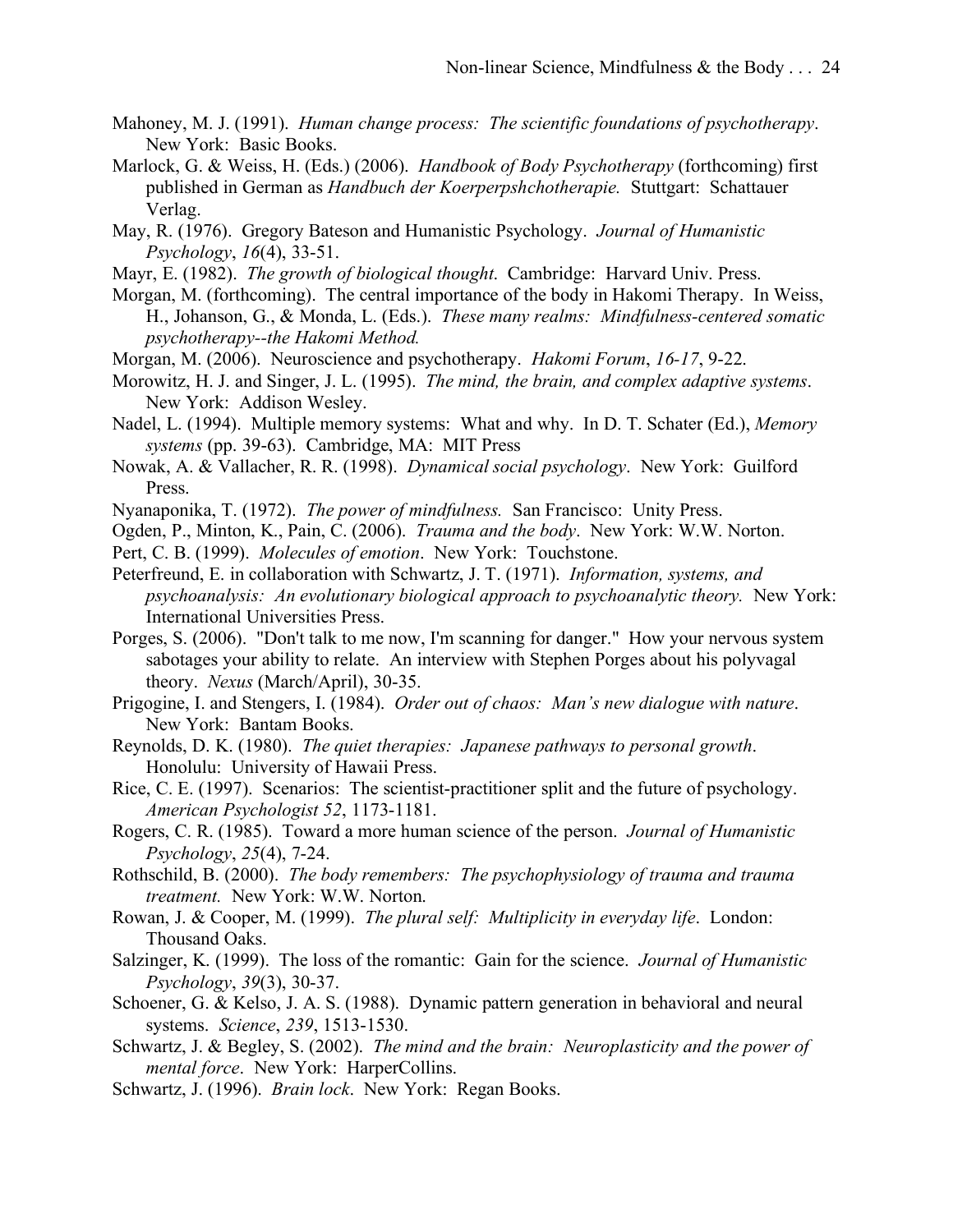Schwartz, R. C. (1995). *Internal family systems*. New York: Guilford Press.

- Segal, Z., Williams, J., & Teasdale, J. (2002). *Mindfulness-based cognitive therapy for depression: A new approach to preventing relapse*. New York: The Guilford Press.
- Shoben, Jr., E. J. (1965). Psychology: Natural science or humanistic discipline? *Journal of Humanistic Psychology*, *5*, 210-18.
- Shoda, Y., Mischel, W., & Wright, J. C. (1994). Intraindividual stability in the organization and patterning of behavior: Incorporating psychological situations into the idiographic analysis of personality. *Journal of Personality and Social Psychology*, 67, 674-687.
- Siegel, D. J. (2007). *The mindful brain: Reflection and attunement in the cultivation of wellbeing*. New York: W. W. Norton.
- Siegel, D. (2006). An interpersonal neurobiology approach to psychotherapy: Awareness, mirror neurons, and well-being. *Psychiatric Annals*, *36*(4), 248-256.
- Siegel, D. (1999). *The developing mind: Toward a neurobiology of interpersonal experience.* New York: Guildford Press.
- Skynner, A. C. R. (1976). *Systems of family and marital psychotherapy*. New York: Brunner/Mazel.
- Smith, M. B. (1994). "Human science"—really! *Journal of Humanistic Psychology*, *34*(3), 111- 116.
- Sorajjakool, S. (2009). *Do nothing: Inner peace for everyday living*. West Conshohocken, PA: Templeton Foundation Press.
- Spinosa, C., Flores, F., & Dreyfus, H. (1997). *Disclosing new worlds: Entrepreneurship, democratic action, and the cultivation of solidarity*. Cambridge, MA: MIT Press.
- Stern, D. N. (2004). *The present moment in psychotherapy and everyday life*. New York: W. W. Norton & Co.
- Stolorow, R. D., Brandchaft, B., Atwood, G. E. (1987). *Psychoanalytic treatment: An intersubjective approach*. Hillsdale, NJ: The Analytic Press.
- Sundararajan, L. (2002). Humanistic psychotherapy and the scientist-practitioner debate: An "embodied" perspective. *Journal of Humanistic Psychology*, *42*(2), 34-47.
- Thelen, E. & Smith, L. B. (2002). *A dynamic systems approach to the development of cognition and action.* Cambridge, Massachusetts: A Bradford Book of MIT Press.
- Vallacher, R. R. & Nowak, A. (1994). The chaos in social psychology. In R. R. Vallacher & A. Nowak (Eds.), *Dynamical systems in social psychology* (pp. 1-16). San Diego: Academic Press.
- Van der Kolk, B. (1994). The body keeps the score. *Harvard Review of Psychiatry*, 1, 253-265.
- Varela, F. J., Thompson, E., and Rosch, E. (1991). *The embodied mind: Cognitive science and human experience*. Cambridge, MA: The MIT Press.
- Weiss, H. (2008). The use of mindfulness in psychodynamic and body oriented psychotherapy. *International Journal for Body, Movement and Dance in Psychotherapy,* 4(1), 5-16.
- White, M., & Epston, D. (1990). *Narrative means to a therapeutic end*. New York: Norton.
- Wiener, N. (1950). *The human use of human beings*, Garden City: Doubleday Anchor Books.
- Wilber, K. (2006). *Integral spirituality: A startling new role for religion in the modern and postmodern world.* Boston: Integral Books.
- Wilber, Ken (2003). Waves, streams, states, and self: An outline of an Integral Psychology. *The Humanistic Psychologist*, *31*(2-3), 22-49.
- Wilber, K. (2000). *Integral Psychology: Consciousness, spirit, psychology, therapy*. Boston, Shambhala.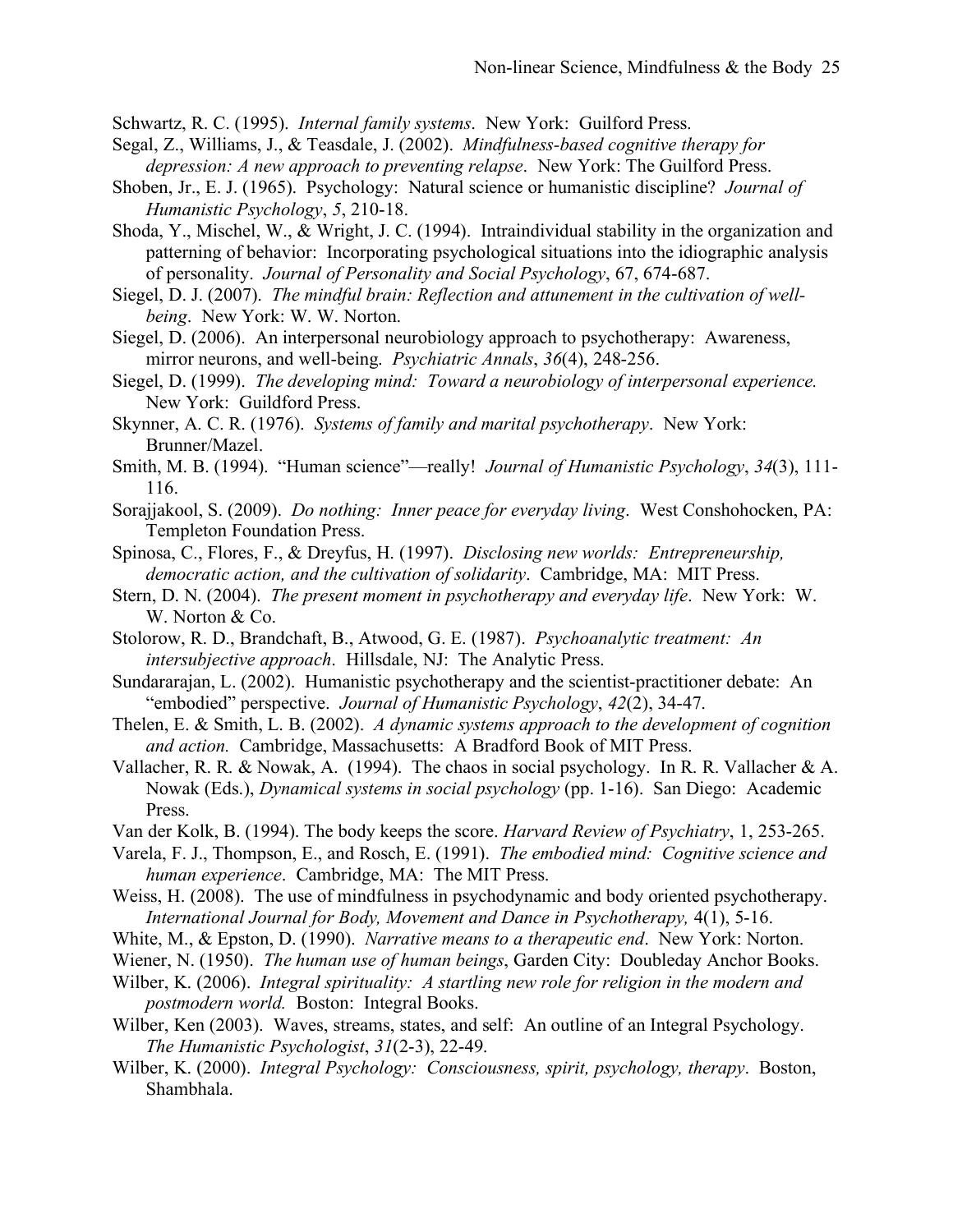Wilber, K. (1995). *Sex, ecology, spirituality: The spirit of evolution*. Boston: Shambhala.

Wilber, K. (1979). *No boundary: Eastern & western approaches to personal growth*. Los Angeles: Center Publications.

Winnicott, D. W. (1982). *Playing and reality*. London: Tavistock Publications.

Wylie, M. S. (2004). Beyond Talk: Using our bodies to get to the heart of the matter. *Psychotherapy Networker, 28*(4), 24-28, 31-33.